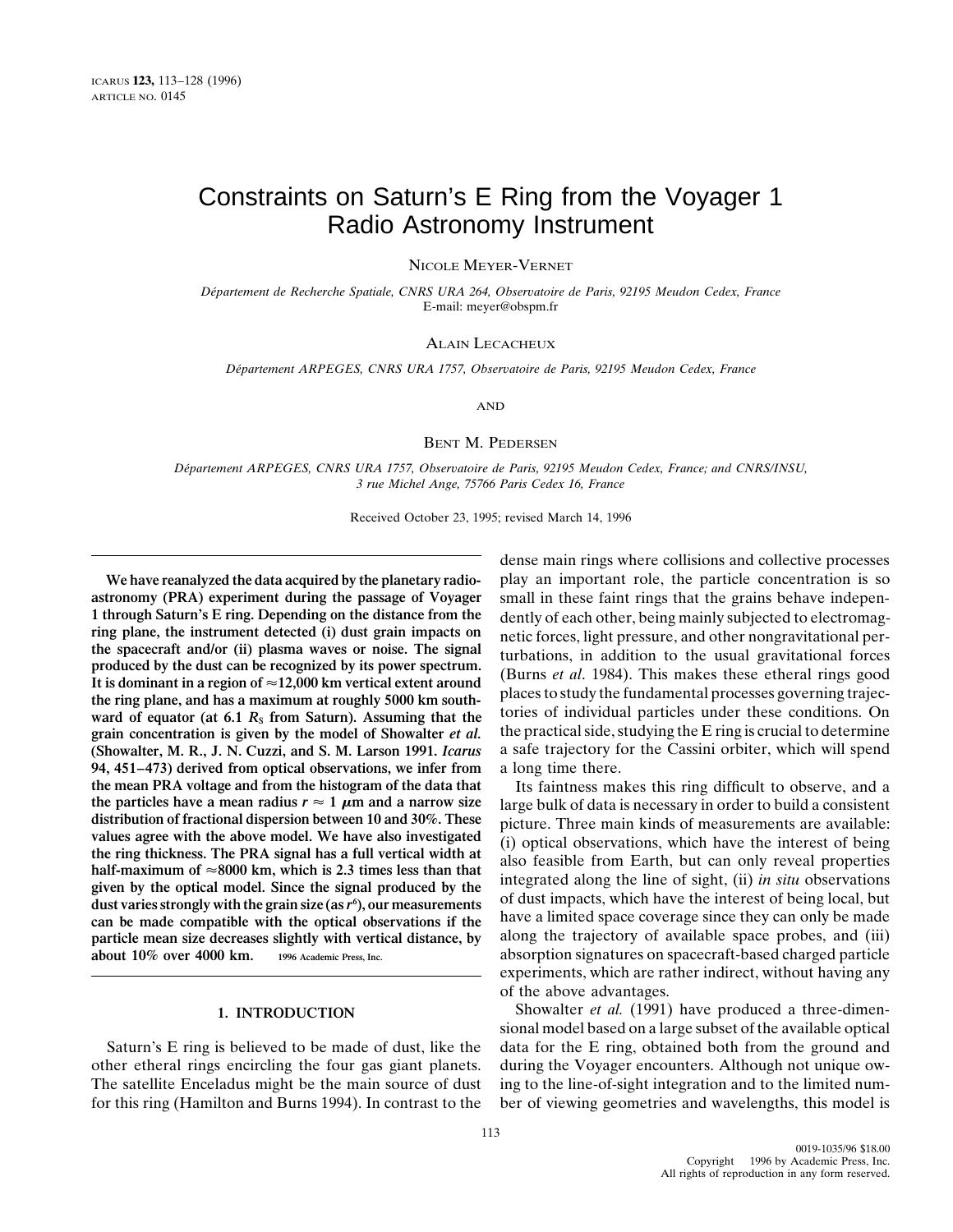the most complete so far. Its major findings are: a narrow distribution of particles of radius  $1.0 \pm 0.3 \mu$ m, a density peak at Enceladus orbit, and a general increase in vertical thickness with distance from Saturn.

Apart from two impacts recorded by the Pioneer 11 meteoroid detector (Humes *et al*. 1980), the *in situ* observations of the E ring have been made by the radioastronomy (PRA) and plasma wave (PWS) instruments aboard Voyager 1, which crossed the ring plane near Dione orbit. This spacecraft did not carry conventional dust detectors, but the above instruments replaced them in some way by recording the signals due to dust impacts on the spacecraft body and its antennae. Basically, when a dust grain impacts a solid target with a velocity larger than a few km/sec, the available kinetic energy is sufficient to vaporize and ionize the grain. This produces an expanding plasma cloud, and a fraction of the released charge is recollected, and then detected by the antennae. Both instruments detected dust in this way near the ring planes of Saturn (Aubier *et al*. 1983, Gurnett *et al*. 1983, Tsintikidis *et al*. 1994, 1995), Uranus (Meyer-Vernet *et al*. 1986a, Gurnett *et al*. 1987), and Neptune (Gurnett *et al*. 1991, Pedersen *et al*. 1991).

The main problem with these instruments is that it was not anticipated that they would record dust, so that they were not designed nor calibrated for this purpose. Hence, in order to infer the grain mass from the charge released, **FIG. 1.** The Voyager spacecraft. The wire antennae are used in one has to rely on calibration of conventional dust detec-<br>tors which work under rather different conditions. This they are made of Be-Cu tubes having 10 m length and 0.63 cm radius; tors, which work under rather different conditions. This they are made of Be–Cu tubes having 10 m length and 0.63 cm radius; to report to the 13-m length magneticular to the 13-m length magproblem holds for both PRA and PWS, but the case of<br>PWS is still worse since its response to the released charge<br>itself is unknown, so that it is dependent on PRA for<br>itself is unknown, so that it is dependent on PRA for calibration (we shall return to this point in Section 5).

Within the E ring, these *in situ* observations were difficult to interpret, since the signal recorded was not only pro-<br>duced by the dust but also by the ambient plasma. In<br>this paper we reexamine the PRA data, first published by<br>Aubier et al. (1983), and we are able to separate the Aubier *et al.* (1983), and we are able to separate the dust on the spacecraft as shown in Fig. 1.<br>and plasma effects by their different spectra. This allows The receiver is swept through the full frequency range and plasma effects by their different spectra. This allows are mainly produced by the dust. In Section 2, we review the calibration of the PRA instrument and the observa- study the channels below 100 kHz of the low-frequency tions. In Section 3, we show how the dust properties can band, whose spacing is 19.2 kHz and bandwidth is 1 kHz. be inferred from the data. In Section 4, we infer the corre- The calibration of the instrument is described in the

## 2.1. The PRA Instrument and Calibrations

The PRA instrument (Warwick *et al*. 1977) consists of a pair of orthogonal monopoles, loaded against the conduc- Here, *x* is the telemetered and calibrated signal (in dB)



 $+X$ 

us to study in detail the data in the interval where they (1.2 kHz–40.5 MHz) every 6 sec, dwelling at each of the are mainly produced by the dust. In Section 2, we review 198 frequency channels for  $\delta t = 25$  msec. We use

sponding dust grain parameters and compare them with Appendix. We use two independent methods: (i) preflight those given by the optical model. In Section 5, we comment calibrations, and (ii) common observations of solar bursts on the PWS results. Finally, the implications of the present by PRA and the radio receiver on the spacecraft ISEE-3 work are summarized and discussed in Section 6. (Lecacheux *et al*. 1989), completed by recent rheographic Unless otherwise stated, we use the international system measurements of the electric length of the antennae with of units. All times are spacecraft event UT time. a scale model of the Voyager spacecraft (Lecacheux and Manning 1995).

**2. PRA OBSERVATIONS** Both methods give the same instrument calibration

$$
V_0^2 = V^2 \times 4/\Gamma^2 = 10^{-17} \times 10^{x/10}.
$$
 (1)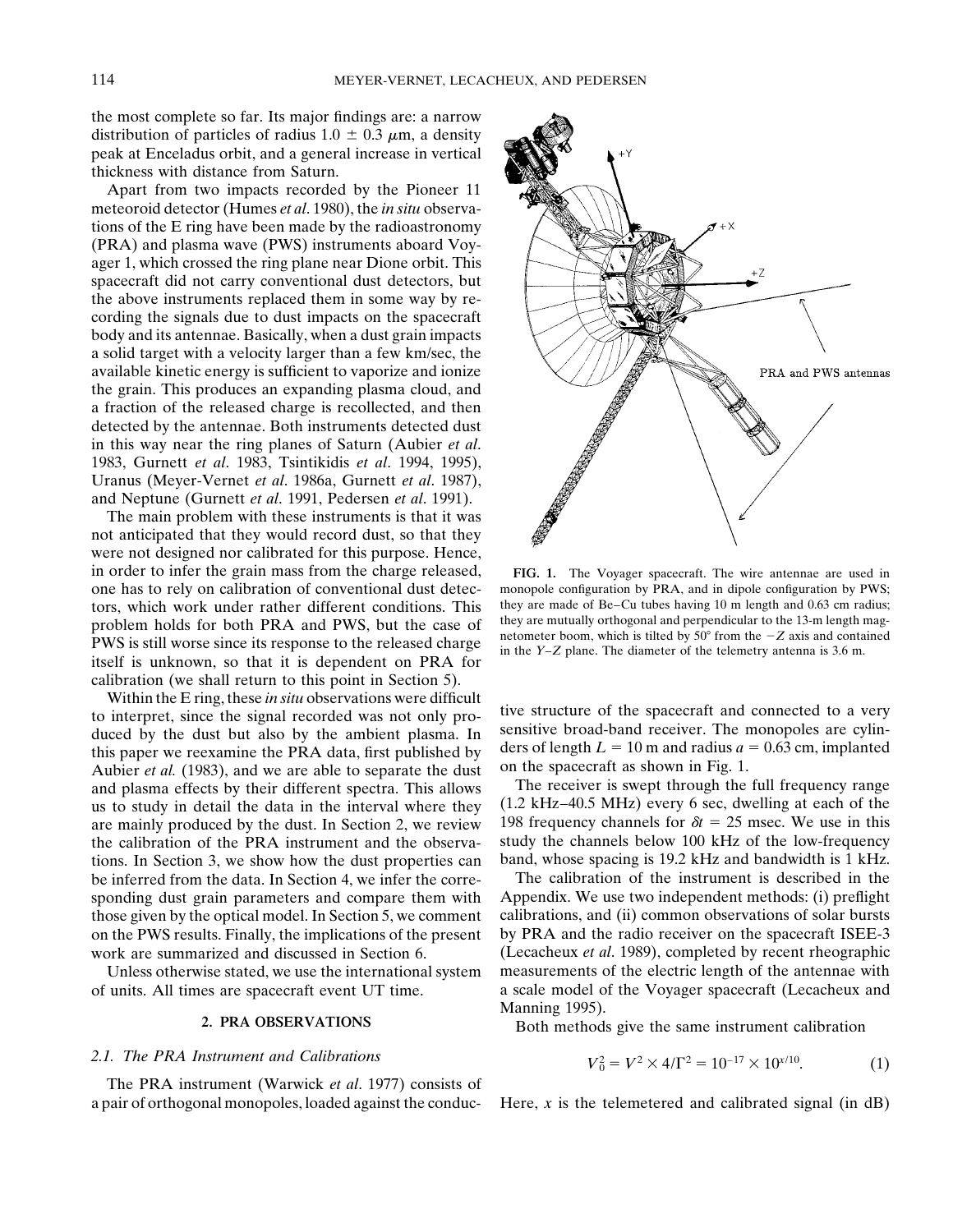measured at the input of the PRA receiver,  $V^2$  the voltage decay time much larger than  $1/f$ ). Impacts of the ambient power spectral density on one monopole in the low-fre- electrons or ions on the spacecraft body or the antennae quency band, and  $\Gamma^2$  the receiver's transfer gain. We have (or photoelectron emission) generally produce such a specmeasurements for which the receiver was designed. This 1985). This spectral index may also be obtained with is so because the base capacitance of the antenna mounting plasma instabilities or noise with rise and decay times havstructure,  $C<sub>b</sub>$ , is roughly equal to the antenna capacitance, ing such a property. We thus attribute the signal in the so that the voltage at the receiver ports is halved (Lang and wide structure surrounding the narrow peak to the ambi-Peltzer 1977). In the present study, however, the receiver is ent plasma. used to measure voltages on the spacecraft, whose capaci- Close to the planetary equator, the signal has a very

$$
V_0^2 = 4V^2.
$$
 (2)

Saturn), which is centered  $\approx 0.08$  *R<sub>S</sub>* below the equatorial impacts of dust grains on the spacecraft body and on the plane. This narrow peak is surrounded by a much broader antennae (plus a contribution of plasma noise at high frestructure. We have not plotted the data at earlier and later quencies). times because they are polluted by the Saturn kilometric This interpretation of the narrow and wide structures radio emissions, which are recognized by their characteris- as mainly produced by dust and plasma, respectively, is tic polarization properties (Kaiser *et al*. 1984). Note that supported by our knowledge of the Saturn environment. all data show considerable intensity scatter—a fact that The width of the narrow peak in the direction perpendicu-

its spectrum. Figure 3 shows the voltage power spectrum of the E ring's width near  $6 R<sub>S</sub>$  from Saturn (Showalter *et* near 3.6 hr (within the 12 min period 3.5–3.7 hr). It varies *al*. 1991). On the other hand, the width of the broad strucas  $V_0^2 \propto f^{-2}$  below 100 kHz. At higher frequencies, the ture is on the order of  $R_s$ ; this is the order of magnitude signal is polarized and we attribute it to Saturn kilometric of the plasma disk's width at this distance from Saturn radio emissions. All the spectra in the broad structure (Richardson and Sittler 1990). We will study these points surrounding the peak shown in Fig. 2 have roughly the more precisely in Sections 3 and 4, and we will infer grain same spectral index. Such an  $f^{-2}$  voltage power spectrum parameters from the data mainly produced by dust impacts, is characteristic of shot noise; this is easily understood since using two different methods to verify the consistency square is  $f^{-2}$ . In practice, this spectral shape is produced by uncorrelated pulses  $V(t)$  whose rise time is much smaller the width of the particle size distribution. Finally, the than the inverse 1/*f* of the observing frequency (and the profile of the signal along the spacecraft trajectory near

written the calibration in this form because  $\Gamma^2 \approx 4$  for the trum below the plasma frequency (see Meyer-Vernet 1983,

tance is  $C \geq C_b$ , so that  $\Gamma^2 \approx 1$ , whence different spectrum. In Fig. 4 we have plotted the power spectral density observed at the center of the peak (within the 12 min period 4.1–4.3 hr). In order to estimate how the plasma noise might perturbate the measured voltage, Note that this calibration holds for signals much above the we have superimposed to the data the mean observed<br>spectrum due to the plasma (already plotted in Fig. 3). The receiver noise, which is the case in the present study. Spectrum que to the plasma (already plotted in Fig. 3). The receiver noise can be neglected at 20.4 kHz, but becomes 2.2. *Observations* increasingly important at higher frequencies. To tenta-<br>*ively correct our data for this effect*, we have substracted Figure 2 shows the observed voltage spectral density  $V_0^2$  this plasma noise from the measured average spectrum. Figure 2 shows the observed voltage spectral density  $V_0$  this plasma noise from the measured average spectrum.<br>in the 20.4 kHz channel as a function of time, during the The result is plotted as big black dots. The spect 1980. The other channels below 100 kHz display similar equator, the signal is highly polarized at higher frequencies,<br>behavior (except the lowest channel at 1.2 kHz, which is and we attribute it to Saturn radio emissions. partially saturated).<br>
The lower panel shows the corresponding spacecraft tra-<br>
jectory projected in a meridian plane of Saturn. Near the<br>
equatorial plane crossing, the spacecraft velocity in cylin-<br>
drical coordinates c suggests that the plasma noise is somewhat larger near the  $v_p = 16.7$  km/sec,  $v_z = 8.1$  km/sec,  $v_{\phi} = 9.5$  km/sec. ring plane than farther out, so that the observed spectrum is polluted at the highest frequencies. We thus attribute The voltage has a narrow peak at  $\approx$  4.2 hr (6.1  $R_S$  from the observations in the time interval 4.0  $\lt t$   $\lt$  4.4 hr to

we will exploit in Section 4.2. **large is on the ring plane** is on the order of magnitude of a In order to identify the origin of the signal, we first study tenth of Saturn's radius  $R<sub>S</sub>$ ; this is the order of magnitude the Fourier transform of a step function varies as  $f^{-1}$ , whose of the results. We will use the spectral amplitude to infer the mean particle size, and the scatter of the data to infer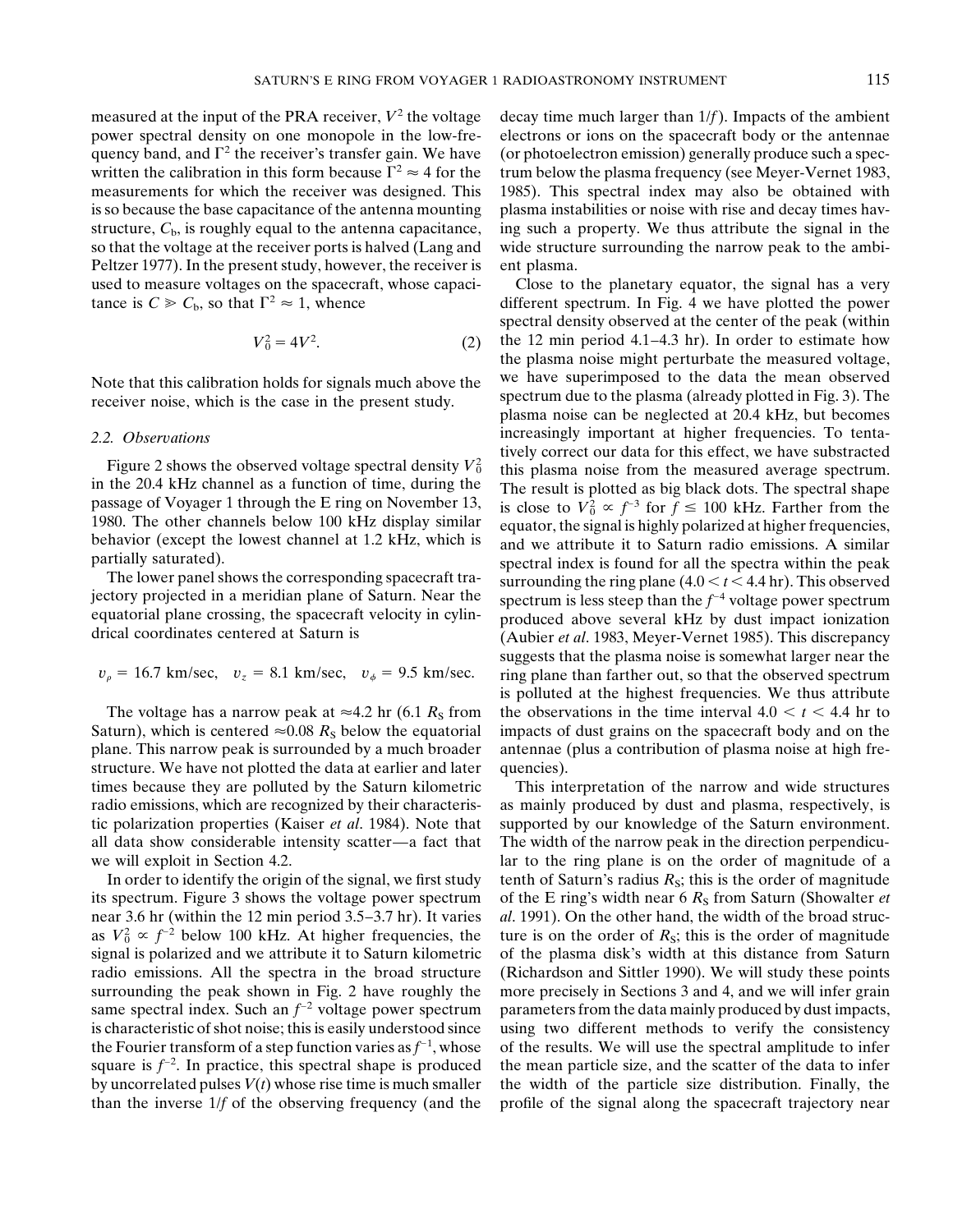

**FIG. 2.** Upper panel: Voltage power spectral density  $V_0^2$  in the PRA 20.4 kHz channel as a function of time (in decimal hours). Lower panel: Sketch of the spacecraft trajectory projected in a meridian plane of Saturn;  $z$  is the distance from the equator and  $\rho$  the distance from Saturn's spin axis (both in Saturn's radii  $R<sub>S</sub>$ ). The time is plotted on the trajectory every 0.5 hr.

the ring plane will be used to infer the grain spatial **3. THEORETICAL SPECTRUM FROM DUST AND** distribution. **PLASMA IMPACTS**

Figure 5 summarizes our observations: the upper panel<br>shows the power spectral density in the 20.4 kHz channel<br> $3.1.$  Grain Impact Ionization as a function of time and vertical distance. The lower panel When a dust grain impacts a solid target at a velocity shows the power spectrum at several spacecraft positions larger than a few km/sec, it undergoes a strong shock com-

as indicated. pression which vaporizes and ionizes it (as also a part of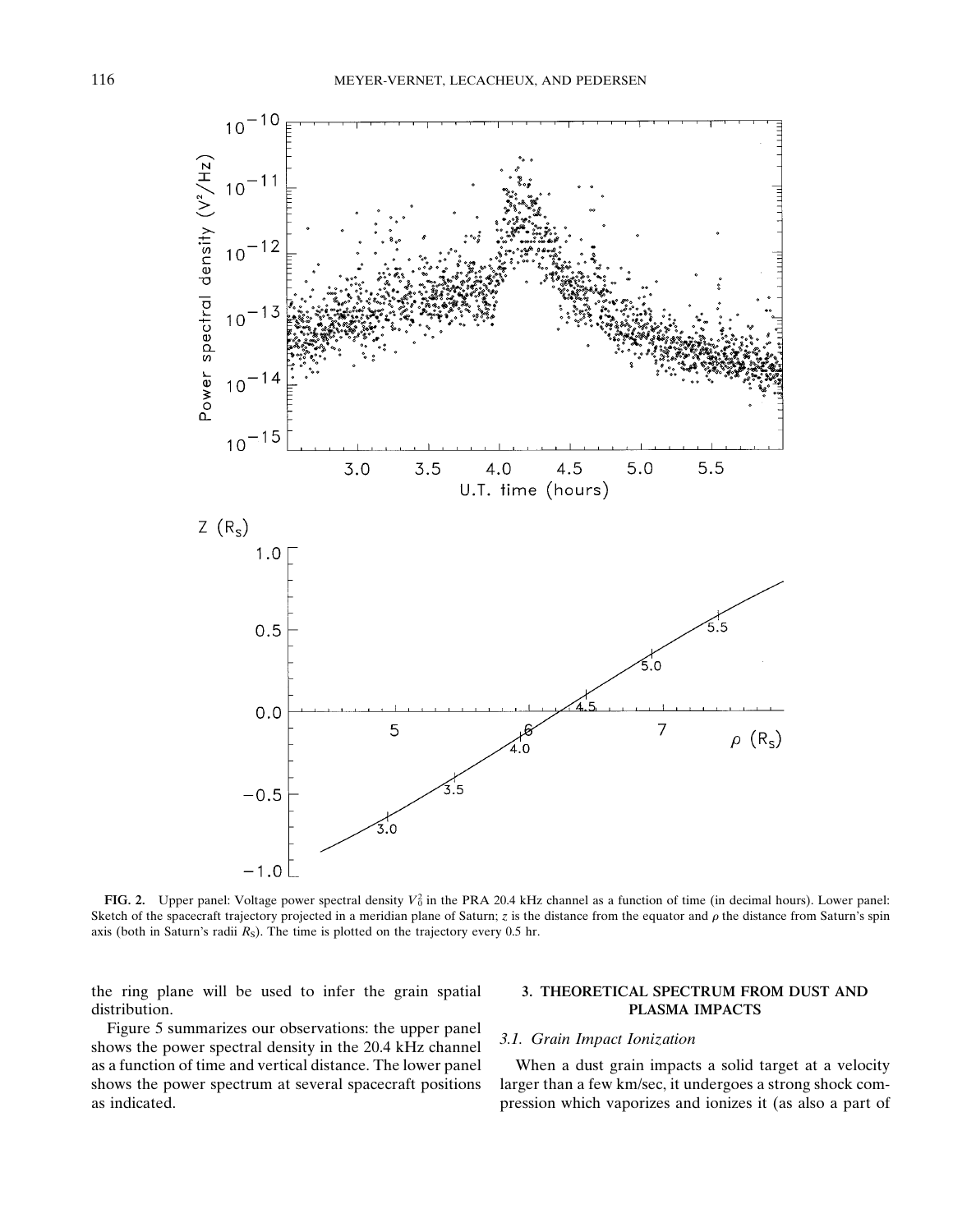

**FIG. 3.** Voltage power spectrum near 3.6 hr. We have plotted all the PRA measurements (dots) during a 12 min interval centered at this time, the corresponding average spectrum (big circles), and the best  $f<sup>-2</sup>$  line (dashed). The continuous line shows the maximum value of the theoretical  $(f<sup>-2</sup>)$  spectrum produced by impacts of ambient plasma particles or photoelectron emission, calculated in Section 3.3.

the target material). This material then expands into the low-pressure ambient medium, cooling and partially re-<br>combinating (Drapatz and Michel 1974). The residual ion-<br>ization of the expanding plasma cloudlet can be used to<br>detect the grain: in practice, one measures the charg detect the grain: in practice, one measures the charge  $Q$  an important role, which should carried by the ions (or the electrons) by separating them (see Kruger and Kissel 1984). carried by the ions (or the electrons) by separating them (see Kruger and Kissel 1984).<br>and recollecting one species: the grain mass m is then To infer the relation  $Q(m)$ , we use extensive laboratory and recollecting one species; the grain mass *m* is then deduced from laboratory calibrations of the relation *Q*(*m*). measurements carried out to calibrate the dust detectors This is the principle of impact ionization detectors (see for the missions Giotto (Göller *et al.* 1986), Galileo, and Fechtig *et al.* 1978). Ulysses (Göller and Grün 1989). The charge Q was found

ity  $v<sub>G</sub>$  than a simple proportionality to the kinetic energy  $mv<sub>G</sub><sup>2</sup>$ . Instead,

$$
Q \propto m^{\alpha} v_{\rm G}^{\beta} \tag{3}
$$

The charge *Q* varies more strongly with the impact veloc- to be proportional to the grain mass *m* in the range  $y y_0$  than a simple proportionality to the kinetic energy  $10^{-15} < m < 10^{-10}$  g, and the coefficient of prop was measured in a large range of velocities.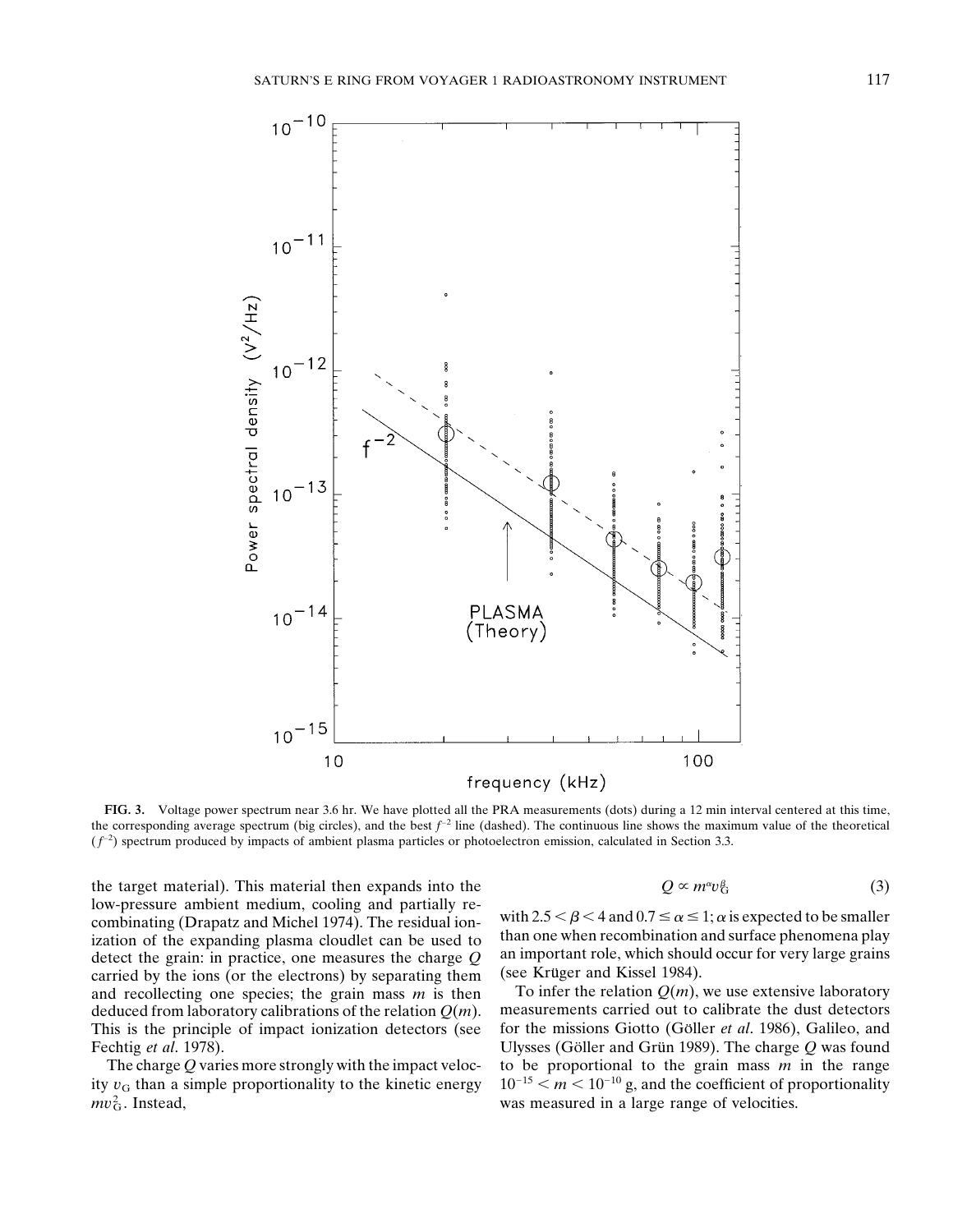

**FIG. 4.** Voltage power spectrum near 4.2 hr. We have plotted all the PRA measurements (dots) during a 12 min interval centered at this time. The corresponding average spectrum minus the mean spectrum due to plasma effects (big circles, cf. Fig. 3) is plotted as big black dots. The heavy line shows the theoretical  $(f^{-4})$  spectrum produced by dust grains of radius such that  $((r^6))^{1/6} \approx 1.2 \mu m$  and concentration 3.6  $\times$  10<sup>-3</sup> m<sup>-3</sup>, as calculated in Sections 3 and 4.

The velocity of dust grains in circular Keplerian orbits to Saturn). With this value of  $v_G$ , the laboratory measureat  $R \approx 6.1$   $R_\text{S}$  from Saturn is  $(M_\text{S}G/R)^{1/2} = 10.1$  km/sec. ments give approximately  $Q/m \approx 0.5-2$  Cb/g for carbon, Since the grain orbital eccentricities are not well known, silicate, and iron particles impinging on a gold-plated target we consider particles on equatorial (prograde) circular or- (Go'ller and Grun 1989),  $Q/m \approx 2$  and 10 Cb/g for impacts bits; we will discuss in Section 6 the effect of nonzero of iron particles on, respectively, aluminium and gold eccentricities. With the spacecraft velocity given in Section (Grun 1984), and  $Q/m \approx 3-15$  or 2–8 Cb/g for, respectively, 2, we deduce the grain velocity in the spacecraft frame: silicate (Göller *et al.* 1986) or iron (Grün *et al.* 1984) particles on a gold target. These values were generally found  $v<sub>G</sub> = 18.5$  km/sec to be weakly dependent of the impact angle.

For impacts of E ring grains on the Voyager spacecraft (mainly due to the spacecraft radial velocity with respect body and the antennae, the ratio *Q*/*m* is not easy to assess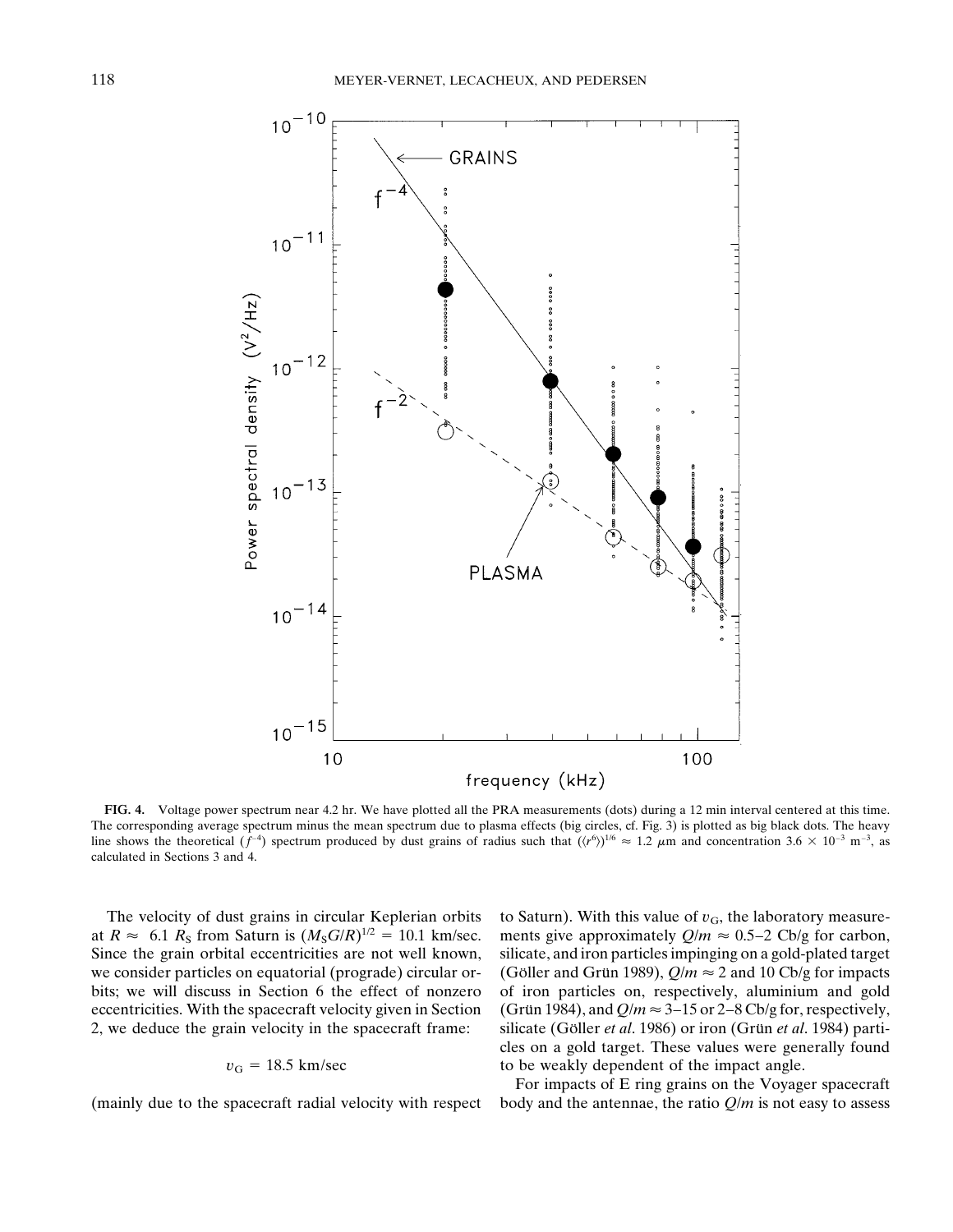

**FIG. 5.** Upper panel: Voltage power spectral density in the 20.4 kHz channel as a function of vertical distance and time. We have plotted individual measurements (small circles), and their average in bins of 0.1 hr. The dashed curve is the theoretical level produced by dust grains of mean radius 1  $\mu$ m (as determined in Section 4.2) with the concentration given by the model of Showalter *et al.* (1991), as calculated in Sections 3 and 4. The continuous curve is obtained with the same model, but assuming that the grain size decreases with vertical distance from our maximum, by about 10% over 4000 km (cf. Fig. 7). Lower panel: Power spectrum at the locations indicated  $(V_0^2$  in  $V^2 Hz^{-1}$ , *f* in kHz); for comparison we have drawn a  $f^{-4}$  spectrum (dashed) and a  $f^{-2}$  spectrum (dotted).

since little is known about the state and composition of (on the order of the total projected surface made of metalthe particles, and the surface exposed to impacts is made of lic material). different materials of unknown yields. The large telemetry Note that for icy grains of radius  $1 \mu m$ , the yield given antenna, which represents most of the surface, is made of in  $(4)$  is nearly twice larger than the value taken by Meyera material expected to have a very low yield to dust impacts. Vernet *et al.* (1986a) scaled to the proper velocity. Like-On the other hand, the metallic part of the spacecraft and wise, substituting (4) into (3) with  $\alpha = 1$  and  $\beta \approx 3.5$  (which the PRA antennae have a total projected surface of order is roughly the mean exponent in the velocity range 10–30 of magnitude 1  $m^2$ , whereas the rest of the spacecraft is expected to have a low (unknown) yield. nearly twice larger than the value taken by Pedersen *et al.* 

 $10<sup>-</sup>$ 

 $10$ 

 $10$ 

$$
Q/m \approx 2 \text{Cb/g} \tag{4}
$$

(on the order of the laboratory measurements for metallic the same as in these papers. targets), over a total projected surface of For icy grains of radius  $r_{\mu}$  (in micrometers), Eq. (4) yields

km/sec), we obtain  $Q/m \approx 7 \times 10^{-5} v_{\rm G}^{3.5}$  Cb/g, which is also Hence, as a conservative estimate, we will assume (1991), who used an average over the surfaces exposed. This difference is within the estimated uncertainties, and anyway, the product  $(Q/m)\sqrt{S}$ , which is the relevant quantity for deducing the grain mass (see Section 3.2), is roughly

$$
S \approx 1 \text{ m}^2 \qquad Q \approx 0.8 \times 10^{-11} \times r_\mu^3 \text{Cb} \tag{5}
$$

$$
S \approx 1 \text{ m}^2
$$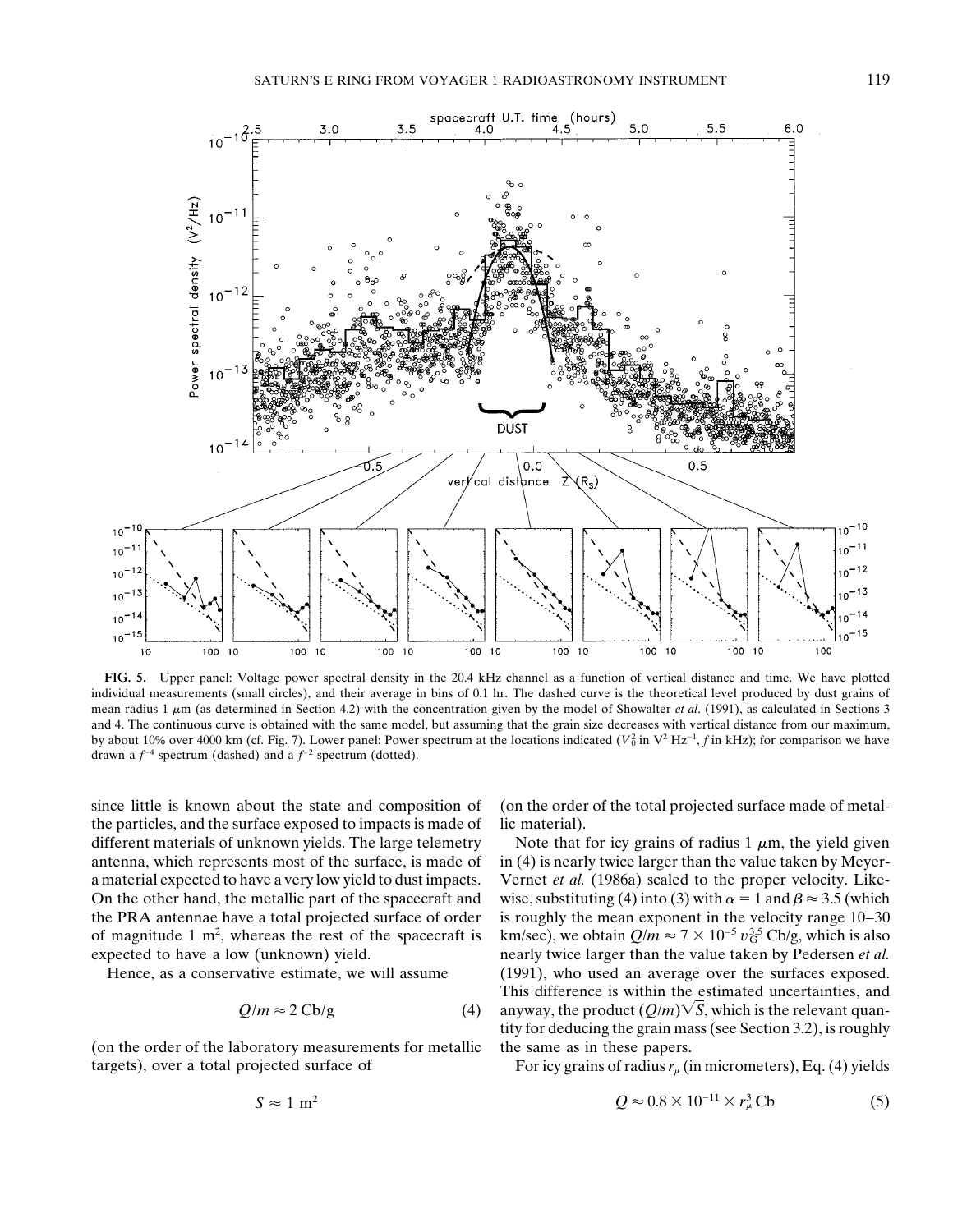For a micrometer-sized particle, this corresponds to 5  $\times$  $10<sup>7</sup>$  electron charges, which is about  $10<sup>4</sup>$  times more than the electrostatic charge normally carried by such a grain where we have substituted the expression of *Q* given in (5).<br>in this environment (see Horanyi *et al.* 1992). Thirdly,  $\tau_r$  is probably larger than (or equal to

by the impacts is collected by a biased plate. In the case in the cloud. This yields of PRA, it is collected by the conductive structure of the spacecraft, producing a time variation of the voltage detected by the instrument.

The amplitude of the signal produced on a PRA monopole by one grain impact is where we have substituted the expression of *Q* given in

$$
V_{\text{max}} \approx Q/C
$$

*C* being the spacecraft capacitance, estimated from rheo- We get a final constraint from the PWS instrument. The

$$
C \approx 300
$$
 pF.

impact as increasing to  $V_{\text{max}}$  with the rise time  $\tau_r$ , and also Section 5).<br>decaying with the time constant  $\tau_a \gg \tau_r$ . At frequencies All in all, it seems reasonable to assume for  $r \approx 1 \mu m$  grains decaying with the time constant  $\tau_d \gg \tau_r$ . At frequencies  $f \ge 1/2\pi\tau_r$ , the Fourier transform is determined by the discontinuity of the derivative in the rising part (see Meyer-Vernet 1985) and is given by

$$
|V(\omega)| = V_{\text{max}}/\tau_{\text{r}}\omega^2
$$
  
=  $Q/C\tau_{\text{r}}\omega^2$ . (6)

The time scale  $\tau_r$  can be evaluated as in (Meyer-Vernet<br>et al. 1986a) from elementary physical constraints. First,<br>the cloud may be approximated as expanding radially with a velocity  $v_{ex} \sim v_{G}/(1 + \sqrt{A})$ , *A* being the grain-to-target specific density ratio (Drapatz and Michel 1974). This gives  $v_{\text{ex}} \sim 10$  km/sec. The signal rise time  $\tau_r$  must be smaller<br>than the time taken by the cloud's diameter  $(2v_{\text{ex}}t)$  to reach<br>the spacecraft typical size  $D \sim 1$  m, i.e.,

$$
\tau_{\rm r} < D/2v_{\rm ex} \sim 5 \times 10^{-5} \text{ sec.}
$$

$$
n_{\rm C} \sim \frac{Q/e}{4\pi (v_{\rm ext})^3/3}
$$

to decrease to the ambient level *n*. Near the equator at  $(2)$ , we deduce the theoretical level distance  $R \approx 6.1 R_{\rm s}$ ,  $n \approx 25 \text{ cm}^{-3}$  (Richardson and Sittler 1990). Hence,  $V_0^2 \sim 1.7 \times 10^8 n_G r^6 / f^4$  (10)

$$
\tau_{\rm r} < (3Q/4\pi n e)^{1/3}/v_{\rm ex} \sim 8 \times 10^{-5} \times r_{\mu} \sec,
$$

Thirdly,  $\tau_r$  is probably larger than (or equal to a significant fraction of) the time taken by the cloud radius ( $v_{ex}t$ ) 3.2. Voltage Spectrum Produced by Dust Impacts to become smaller than its proper Debye length In conventional dust detectors, the charge Q released  $((\epsilon_0 KT_C/n_Ce^2)^{1/2} \propto t^{3/2})$ , in order to allow charge separation

$$
\tau_{\rm r} \ge \frac{3Qe}{4\pi\epsilon_0 v_{\rm ex}KT_{\rm C}} \sim 2\times 10^{-5}\times r_{\mu}^3\sec,
$$

(5) and assumed for the temperature of the coldest species in the cloud (which determines the Debye length)  $T_c \sim$ 1 eV (Hornung and Drapatz 1981).

graphic measurements (R. Manning, personal communica- waveform observations (Gurnett *et al*. 1983) indicate a tion 1994) to be roughly signal rise time roughly equal to the time resolution of the instrument which is about 30  $\mu$ sec, so that  $\tau_r < 3 \times 10^{-5}$ sec. This holds for all the other planetary encounters; for the present one no waveform data were available, and We approximate the signal  $V(t)$  produced by a particle hence this latter constraint must be used with caution (see<br>upact as increasing to  $V_{\text{max}}$  with the rise time  $\tau_c$  and also Section 5).

$$
\tau_{\rm r} \sim 2 \times 10^{-5}~{\rm sec}
$$

as in (Meyer-Vernet *et al*. 1986a) and (Pedersen *et al*. 1991). Incidentally, we note that despite the difference in experimental setup, this is in the range of the values measured for the dust detectors at the impact velocity  $v_G$  (Fechtig *et al.* 1978, Göller and Grün 1989).

$$
V^2 = 2N|V(\omega)|^2. \tag{7}
$$

$$
\tau_{\rm r} < D/2 v_{\rm ex} \sim 5 \times 10^{-5} \, \text{sec.} \tag{8}
$$

Second,  $\tau_r$  must be smaller than the time taken by the The impact rate can be expressed as a function of the grain number density  $n_G$  as plasma density in the cloud

$$
N = n_{\rm G} v_{\rm G} S \sim 1.8 \times 10^4 n_{\rm G}.
$$
 (9)

Substituting this value in (8) and using the calibration

$$
V_0^2 \sim 1.7 \times 10^8 n_{\rm G} r^6 / f^4 \tag{10}
$$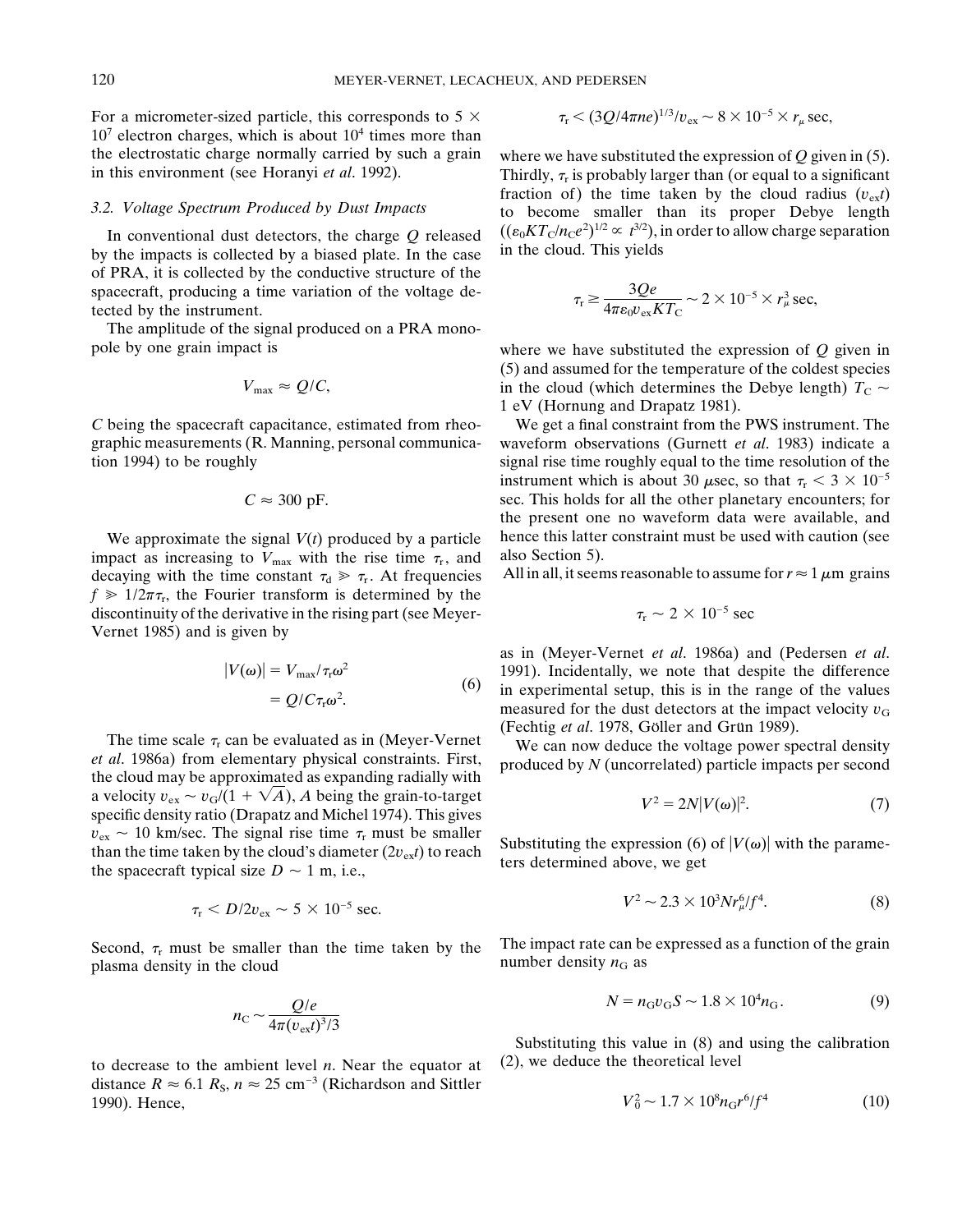$(V_0^2$  in  $V^2$ Hz<sup>-1</sup>,  $n_G$  in m<sup>-3</sup> from now on *r* stands for  $r_u$ , the grain radius in micrometers. is roughly When the grains have a size distribution of nonzero width, this should be written as

$$
V_0^2 \sim 1.7 \times 10^8 n_{\rm G} \langle r^6 \rangle / f^4 \text{ (grain impacts)} \tag{11}
$$

level, since if the plasma is unstable the noise is expected to

—the thermal noise produced by the (quasi)-thermal  $S_P \sim 50$  m<sup>2</sup> and the plasma parameters encountered near<br>motion of the ambient plasma particles, which induces the equator crossing, Eqs. (14) and (15) give<br>electrostati

—the shot noise produced by the plasma particles impacting the conductive structure of the spacecraft or of the antennae. As previously, we have used the calibration (2) since, as

of the ambient electrons are  $n \approx 25$  cm<sup>-3</sup> and  $T \approx 10^5$  K spacecraft. Farther from the equator, the theoretical spec-(Richardson and Sittler 1990); the corresponding electron trum becomes smaller since the plasma density decreases, plasma frequency and Debye length are  $f_p \approx 45$  kHz and but it remains on the same order of magnitude in the region  $L<sub>D</sub> \approx 4$  m. With a PRA monopole of length  $L = 10$  m, analyzed in this paper, which is within one density scale the quasi-thermal noise for  $f < f_p$  is (Meyer-Vernet and height ( $\sim$ 1 *R<sub>S</sub>*) from equator. Note that the value calcu-<br>Perche 1989) and lated by (Aubier *et al.* 1983) was much larger because the

$$
V_{\rm QT}^2 \approx 0.6 \times 10^{-14} \,\mathrm{V}^2 \mathrm{Hz}^{-1} \tag{12}
$$

$$
V_{\rm QT}^2 \approx 0.6 \times 10^{-13} \,\text{V}^2 \text{Hz}^{-1} \quad \text{for } f \approx f_p \approx 45 \,\text{kHz.} \tag{13}
$$

plasma particles impacting the spacecraft (or the anten- **4. INFERRING DUST PROPERTIES** nae), or by the photoelectrons emitted by their surfaces. The corresponding spectral density on a PRA monopole We shall now infer the dust parameters from the data is (Meyer-Vernet and Perche 1989) showing the narrow hump around the ring plane (within

$$
V_I^2 \approx 2N_{\rm P}e^2/(C\omega)^2,\tag{14}
$$

where the number of plasma particle impacts per second

$$
N_{\rm P} \approx 2n \left(\frac{KT}{2\pi m_e}\right)^{1/2} S_{\rm P}
$$
 (15)

 $\text{for } f > 2 \times 10^5 \text{ Hz}$ , where the brackets stand for a mean<br>over the size distribution.<br>over the size distribution.<br>over the size distribution.<br>distribution. collecting surface of the *whole conductive structure* of the *3.3. Plasma Contribution* spacecraft and antennae. If the spacecraft potential  $\Phi$  is Let us now calculate the noise produced by the ambient negative and not small with respect to  $KT/e$ , the plasma as as a smaller. plasma in absence of instabilities. This will give a minimum electrons are repelled, so that the shot noise is smaller.<br>Level since if the plasma is unstable the noise is expected to Since  $\Phi$  was negative near equator c be larger. This (stable) plasma noise has two components: cisely measured) (Richardson and Sittler 1990), we thus consider the above expression as an upper limit. With

$$
V_0^2 \le 0.7 \times 10^{-4} / f^2 V^2 H_2^{-1}
$$
 (plasma impacts). (16)

Near the equator crossing, the density and temperature for grain impacts, the relevant capacitance is that of the lated by (Aubier *et al.* 1983) was much larger because the relevant capacitance was incorrectly estimated.

Equation (16) is drawn on Fig. 3. One sees that this level—which is a maximum level—is about twice smaller with a peak at  $f \approx f_p$  where the noise increases by roughly<br>than the observed mean spectral density. Note also that the<br>the ratio  $T_h/T_c$  of the hot and cold electron temperatures.<br>With  $T_c/T \approx 10$  (Bichardson and Sittler 1 With  $T_h/T_c \approx 10$  (Richardson and Sittler 1990), this gives a very large number. Thus, except in presence of large number.  $V_{\text{max}}^2 \approx 0.6 \times 10^{-13} \text{ V}^2 \text{Hz}^{-1}$  for  $f \approx f \approx 45 \text{ kHz}$  (13) fluctuations of the plasma parameters, the plasma shot hoise should not exhibit large amplitude fluctuations, con-For  $f > f_p$ , the noise decreases below the level (12).<br>
A comparison with the spectra plotted in Fig. 5 shows<br>
that the plasma quasi-thermal noise is negligible compared<br>
that the plasma quasi-thermal noise is negligible c

the time period 4.0–4.4 hr), where the noise is mainly produced by grain impacts.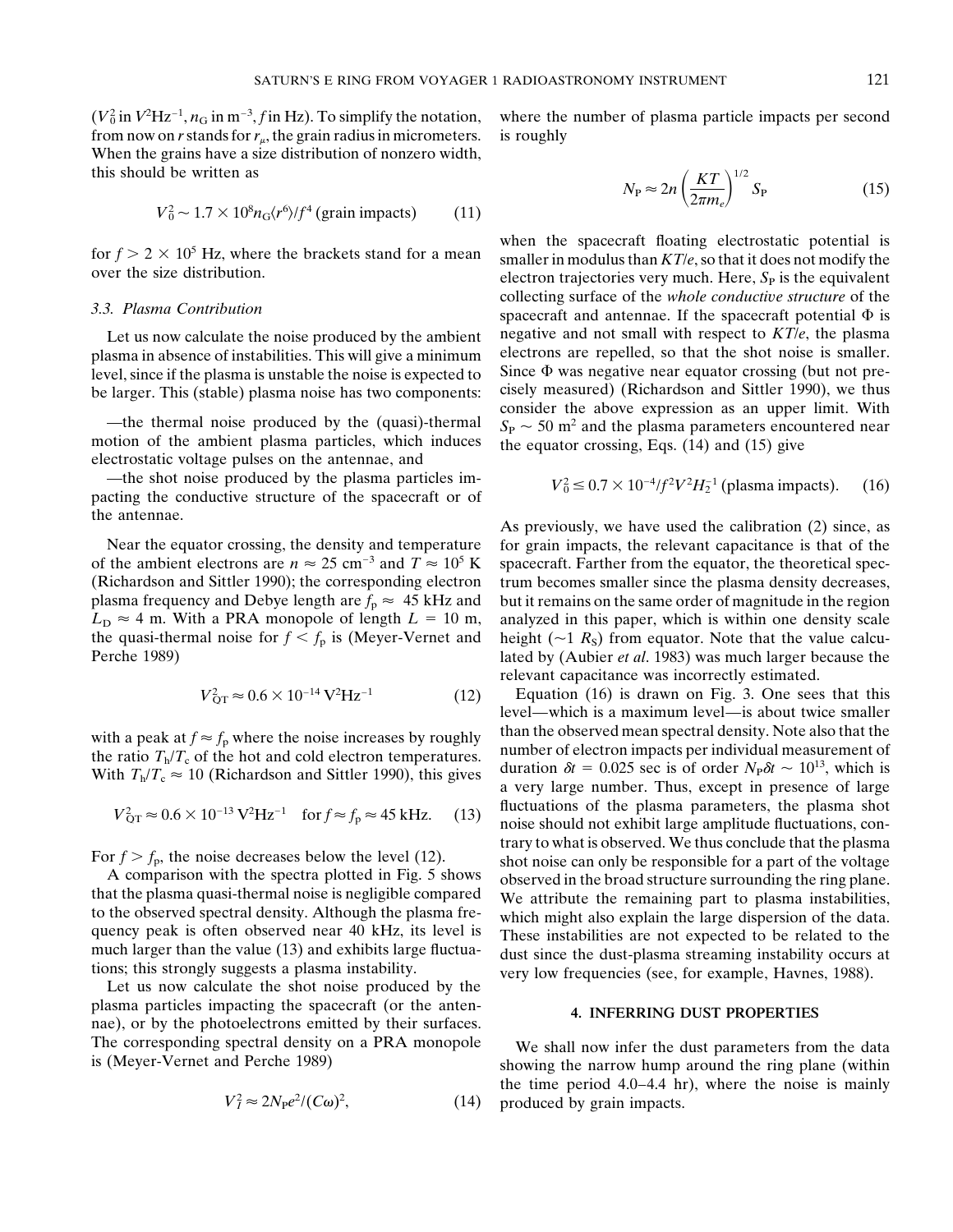# *4.1. Dust Parameters at the Location where the Signal*  $\int_{-\infty}^{+\infty} dz n_G(R, z)$  *is Maximum*

To infer the dust parameters at the location of the maximum of the hump near 4.2 hr ( $R \approx 6.1 R_s$ ,  $z \approx -0.08 R_s$ ), we will first use the data plotted in Fig. 4. The best fitted  $f^{-4}$  spectrum is we deduce  $n_G(6.1 R_S, 0) \approx 4.3 \times 10^{-3} \text{ m}^{-3}$ , which gives

$$
V_0^2 \approx 2 \times 10^6/f^4 \,\text{V}^2\text{Hz}^{-1}.\tag{17}
$$

Comparing with the theoretical level (11) produced by Substituting in (18), we get a number density  $n_G$  of dust grains having radius *r*, we find  $[\langle r^6 \rangle$ 

$$
n_{\rm G}\langle r^6 \rangle \sim 1.2 \times 10^{-2} \,\mathrm{m}^{-3} \times \mu^6. \tag{18}
$$

dently the particle concentration and size. Furthermore, 6 determined above, we must know the width of the grain the numerical value in Eq. (18) is proportional to the size distribution. factor  $[C_{\tau_r}/(Q/m)]^2/S$  which is not accurately known, and the level (17) takes into account the highest frequencies *4.2. Grain Size Distribution at the Location Where the* which may be polluted by the plasma noise. Fortunately, *Signal is Maximum* since  $V_0^2 \propto n_G \langle r^6 \rangle$ since  $V_0^2 \propto n_G \langle r^6 \rangle$ , our measurement is much more<br>sensitive to the grain size than to the other parameters.<br>Hence we will assume that the concentration is equal<br>to that given by the optical model (Showalter *et al.* 1991), and then deduce the grain size. An error either<br>in  $n_G$ , in the above factor, or in the level (17) should power spectral densities  $V_0^2$  measured at 20.4 kHz during<br>translate into a much smaller error in the radi

$$
\int_{-\infty}^{+\infty} dz \, n_{\rm G}(R, z) \qquad \text{fects:}
$$
\n
$$
\approx 1.8 \times 10^6 \, \text{particles/m}^2 \quad \text{for } R = \text{R}_{\rm ENC} \qquad (19) \qquad \frac{-1}{\text{dust}}
$$

$$
\propto (R_{\text{ENC}}/R)^7
$$
 for  $R > R_{\text{ENC}}$ . (20) —the fluctuations in the number of dust impacts during

*z* from equator as i.e., in the extreme left wing of the histogram, near the

$$
n_{\rm G} \propto e^{-z^2/2\sigma^2},\tag{21}
$$

$$
\sigma(R) \propto 6.3^{R/5} \tag{22}
$$

with

$$
\sigma \approx 0.13 R_{\rm S} \approx 7.9 \times 10^6 \,\mathrm{m} \quad \text{for } R \approx 6.1 R_{\rm S}. \tag{23} \text{ packets during } \delta t \text{ is}
$$

*Hence*, writing

$$
\int_{-\infty}^{+\infty} dz \, n_{\rm G}(R, z) \approx n_{\rm G}(R, 0) \times \sigma(R) \sqrt{2\pi}
$$
 (24)

$$
\approx 1.8 \times 10^6 \times (3.94/6.1)^7
$$
 for  $R \approx 6.1 R_s$  (25)

$$
n_{\rm G} \approx 3.6 \times 10^{-3} \,\mathrm{m}^{-3} \quad \text{at } z \approx -0.08 \, R_{\rm S}, R \approx 6.1 \, R_{\rm S}. \tag{26}
$$

$$
[\langle r^6 \rangle]^{1/6} \approx 1.2 \,\mu\text{m}.\tag{27}
$$

This value is close to the mean radius  $\langle r \rangle = (1.0 \pm 0.3)$ Find result alone is not sufficient to determine indepen-<br>denty the optical model (Showalter *et al.* 1991).<br>dently the particle concentration and size. Furthermore, 6 determined above we must know the width of the grain

will return to this point in Section 6.<br>This optical model gives for grains of radius  $r \approx 1 \mu m$  data point  $V_0^2$  represents an individual measurement of duration  $\delta t = 0.025$  sec. The histogram shows the propor-This optical model gives for grains of radius  $r \approx 1 \mu m$  duration  $\delta l = 0.025$  sec. The instogram shows the propor-<br>at Enceladus orbit ( $R_{\text{ENC}} = 3.94 R_S$ )  $_{0}^{2}$ ] = 0.2.

The width of the histogram is produced by two main effects:

—the fluctuations in the size of the impacting grain(s), due to the nonzero width of the size distribution, and

an individual measurement (plus a contribution of the In this model, the concentration varies with the distance plasma noise which is only significant for very low signals, levels shown in Fig. 3 for 20.4 kHz).

 $(21)$  With a grain concentration of  $n_G \approx 3.6 \times 10^{-3}$  m<sup>-3</sup>, the mean impact rate is, from (9),  $N \approx 65 \text{ sec}^{-1}$ , so that the where  $\sigma$  increases with the distance  $R$  from Saturn as mean number of impacts during an individual measurement of duration  $\delta t$  is

$$
N_{\delta t} \approx 65 \times \delta t = 1.6.
$$

Assuming Poisson statistics, the probability to have *k* im-

$$
P(k) = e^{-1.6} (1.6)^k / k!.
$$
 (28)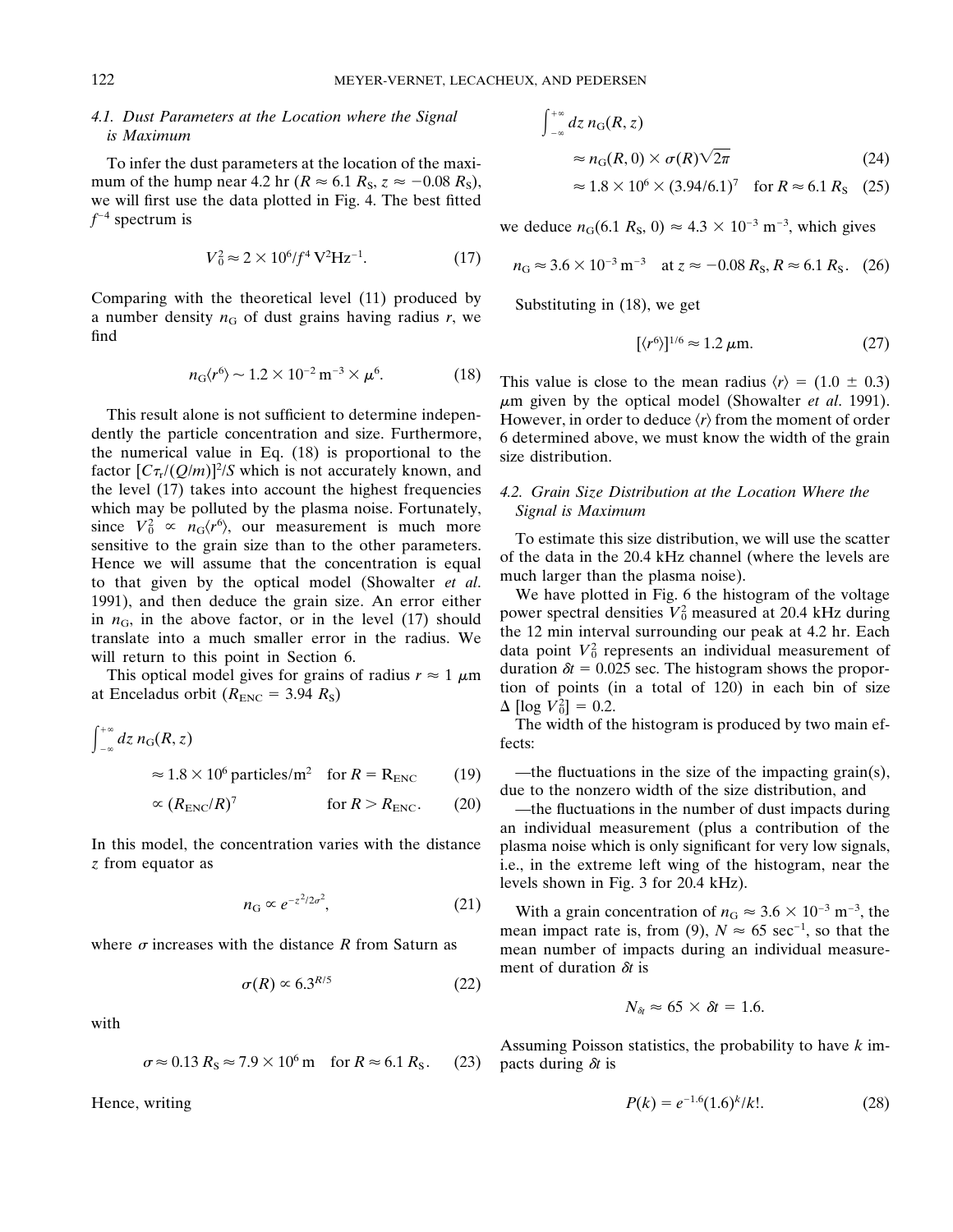

**FIG. 6.** The upper panel shows the histogram of the data in the 20.4 kHz channel (proportion of the data in bins of  $\Delta$  [log  $V_0^2$ ] = 0.2 as a<br>function of  $V_0^2$ ). The dashed curve is the theoretical histogram produced<br> $(30)$ function of *V*<sub>0</sub><sup>2</sup>). The dashed curve is the theoretical histogram produced<br>by a Gaussian grain size distribution of mean radius 0.91 *um*, and frace  $\exp - [(2.8 \times 10^{11} \times V_0^2 + (2.8 \times 10^{12} \times V_0^2)]$ by a Gaussian grain size distribution of mean radius  $0.91 \mu m$  and fractional dispersion 0.16, calculated in Section 4.2 with a simplified model. The lower panel shows labelled isocontours of the standard deviation A mean-square fitting of this expression to the observed between the model and the observations (here,  $\sigma$  denotes the minimum bistogram gives the foll

We deduce that the most frequent events are one or two impacts during an individual measurement ( $P(1) = 0.32$ ,  $P(2) = 0.26$ ). If the particles were all of the same size, the  $\sigma_r \approx 0.16 \pm 0.13$ histogram would consist of discrete (zero-width) peaks at  $\sigma_r \approx 0.16 \pm 0.06$  (2 $\sigma$ ).<br>multiples of the level corresponding to one impact, plus a multiples of the level corresponding to one impact, plus a<br>left-hand side wing around  $3 \times 10^{-13}$  V<sup>2</sup> Hz<sup>-1</sup> produced<br>by the plasma noise. Since this is obviously not the case, we<br>expect the width of the grain size dist tributes as  $V_0^2 \propto r^6$ , the smoothing out of the discretization of  $\langle r \rangle$  and  $\sigma_r$  is indicated by the isocontours of standard tributes as  $V_0^2 \propto r^6$ , the smoothing out of the discretization deviation between the model and the observations, in a between one or two impacts suggests that the relative (full) deviation between the model and the ob width of the size distribution is at least on the order of magnitude of  $2^{1/6} - 1 \approx 0.1$ .

radius  $\langle r \rangle$ :

$$
n_{\rm G}(r) = \frac{n_{\rm G}}{\sigma_r \langle r \rangle \sqrt{2\pi}} e^{-(r/(r)-1)^2/2\sigma_r^2},\tag{29}
$$

where  $n_G(r)$  *dr* is the number density of grains of radius within an interval *dr* around *r* (in micrometers), and the fractional size dispersion

$$
\sqrt{\langle (r/\langle r\rangle - 1)^2 \rangle} = \sigma_r
$$

is assumed to be much smaller than one. To simplify the analysis, we calculate the theoretical voltage histogram as if  $N_{\delta t}$  grain, with given radius *r* obeying the distribution (29), did impact during each individual measurement  $(\delta t)$ . For such an approximation to be acceptable, two conditions are necessary: (i)  $N_{\delta t}$  must be about one (which is true), and (ii) the shape of the histogram must be mainly produced by the size distribution, i.e., the relative full width at half-maximum ( $\approx$ 2.35  $\sigma_r$ ) must be significantly larger than the value 0.1 estimated above (which will be justified *a posteriori*). The proportion of data points in a bin of size  $\Delta$  [log  $V_0^2$ ] = 0.2 is then equal to the proportion of impacting grains of radius within an interval  $\Delta r$  around *r*, with *r* and  $\Delta r$  deduced from Eq. (10) with  $f = 20.4 \times 10^3$  Hz and  $n_G = 3.6 \times 10^{-3} \text{ m}^{-3}$  (equivalent to  $N_{\alpha} \approx 1.6$ ):

$$
r = [2.8 \times 10^{11} \times V_0^2]^{1/6}
$$
  

$$
\Delta r/r = \ln 10 \times (\Delta V_0^2/V_0^2)/6 = 0.077.
$$

This gives the theoretical histogram

$$
H = \frac{0.077}{\sigma_r \langle r \rangle \sqrt{2\pi}} (2.8 \times 10^{11} \times V_0^2)^{1/6}
$$
  
exp - [(2.8 \times 10^{11} \times V\_0^2)^{1/6} / \langle r \rangle - 1]^2 / 2\sigma\_r^2. (30)

between the model and the observations (here,  $\sigma$  denotes the minimum histogram gives the following mean and variance of the dis-<br>tribution

$$
\langle r \rangle \approx 0.91 \,\mu\text{m} \pm 0.1
$$
 (2*σ*) (value deduced from  
the histogram) (31)

The agreement between the observed and calculated Let us take a Gaussian distribution centered on the mean histograms is rather good, keeping in mind that the fitting fitting could not be expected to be better owing to the crudeness of our model; in particular, the plateau-like shape observed at the top of the histogram may be attrib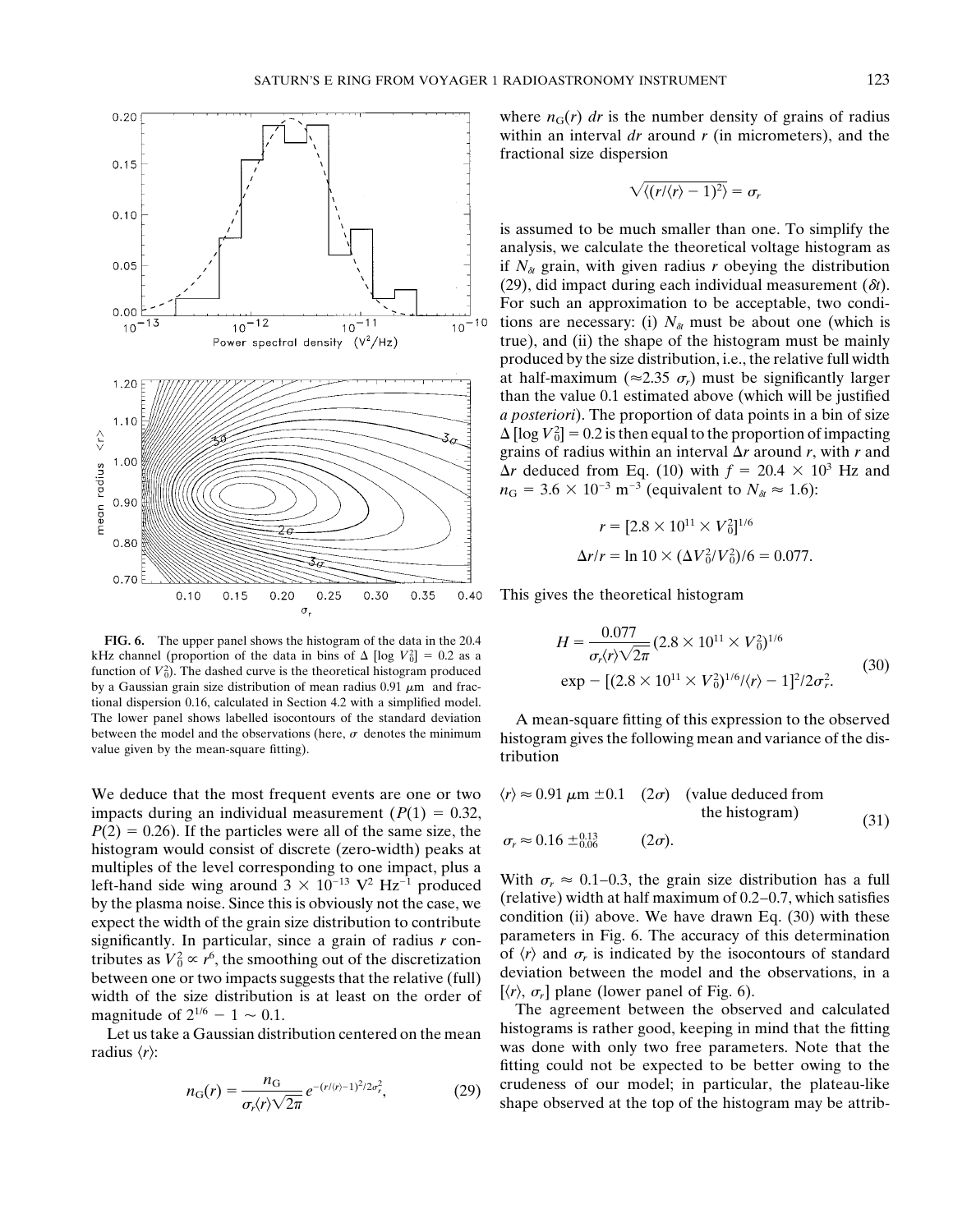uted to the discretization of the impacts, the most frequent cases being one or two impacts per individual measurement. As a consequence, the uncertainties in our determination of both the mean radius  $\langle r \rangle$  and the variance  $\sigma_r$ might be larger than those determined from the accuracy of the fitting.

Let us now compare the mean radius  $\langle r \rangle$  given by the fitting with that obtained in Section 4.1. With  $\sigma_r \approx 0.1-0.3$ , we have

$$
[\langle r^6 \rangle]^{1/6} / \langle r \rangle \approx 1.0 - 1.2 \tag{32}
$$

so that the value of  $[\langle r^6 \rangle]^{1/6} \approx 1.2 \mu m$  found in Section 4.1 is equivalent to

$$
\langle r \rangle \approx 1.0-1.2 \,\mu\text{m}
$$
 (value deduced from the mean spectrum).

The rough agreement between this value and the one determined from the histogram is an indication of the degree of consistency of the results. (Note in particular that the histogram deals with the levels in the channel 20.4 kHz, whereas in Section 4.1 we used the mean over five channels (normalized to  $f^{-4}$  and with plasma noise tentatively substracted).) Hence our best estimate is

$$
\langle r \rangle \approx 1.0 \,\mu\text{m}.\tag{33}
$$

$$
n_{\rm G}(r) \propto \left(\frac{r}{\langle r \rangle}\right)^{1/\sigma_r^2} e^{-(r/\langle r \rangle - 1)/\sigma_r^2}
$$

with  $\langle r \rangle \approx 1.0 \mu$ m and  $\sigma_r \approx 0.3$ . Although this distribution model. The observations are plotted in Fig. 7, showing the is not Gaussian.  $\sigma_r$  has a similar meaning (provided it data in the 20.4 kHz channel as a func is not Gaussian,  $\sigma_r$  has a similar meaning (provided it data in the 20.4 kHz channel as a function of the distance is small) since it represents the variance, whereas the from the ring plane. The profile has a maximum s is small) since it represents the variance, whereas the full (relative) width at half-maximum is also given by of equator, at  $z = z_0 \approx -0.08(\pm 0.03) R_s$ , and its full vertical  $2\sigma_r\sqrt{2 \ln 2}$ . width at half-maximum is about 0.13  $R_s$ .

measurement is local, whereas the optical model is based

Let us now compare the variation of the signal  $V_0^2$  ob-<br>determined in Section 4.2 (and  $\sigma_r$  from Eq. (31)). served along the spacecraft trajectory around the ring The resulting profile is drawn in Fig. 7 (dashed curve).

 $\langle r \rangle \approx 1.0 \,\mu$ m. (33) FIG. 7. Voltage power spectral density  $V_0^2$  at 20.4 kHz, as a function of vertical distance. We have plotted individual measurements and their average in bins of 0.02 hr. The dashed curve is the theoretical level Let us now make a comparison with the optical model.  $\frac{1}{2}$  produced by dust grains of mean radius 1  $\mu$ m with the concentration given by the model of Showalter *et al.* (1991), as calculated in Sections Showalter *et al.* (1991) use a distribution of the form 3 and 4. The heavy curve is obtained with the same model, but assuming that the grain size decreases with vertical distance from our maximum, by about 10% over 4000 km.

Thus, we find roughly the same mean radius and distribu-<br>To calculate the theoretical  $V_0^2$  profile expected from tion width as the optical model. Note, however, that our the model of Showalter *et al.* (1991), we first assume, as measurement is local whereas the optical model is based these authors did, that the grain size distributi on measurements involving a line-of-sight integration. vary within the ring. In this case,  $V_0^2$  should vary proportional to the particle concentration  $n<sub>G</sub>$ , which is defined in 4.3. Spatial Distribution **4.3.** Spatial Distribution **Fig.** (20)–(25). The factor of proportionality is deduced from Eq. (11) with the mean grain radius  $\langle r \rangle \approx 1 \mu m$ 

plane, to the grain spatial distribution given by the optical It has a maximum slightly southward of the equator, albeit

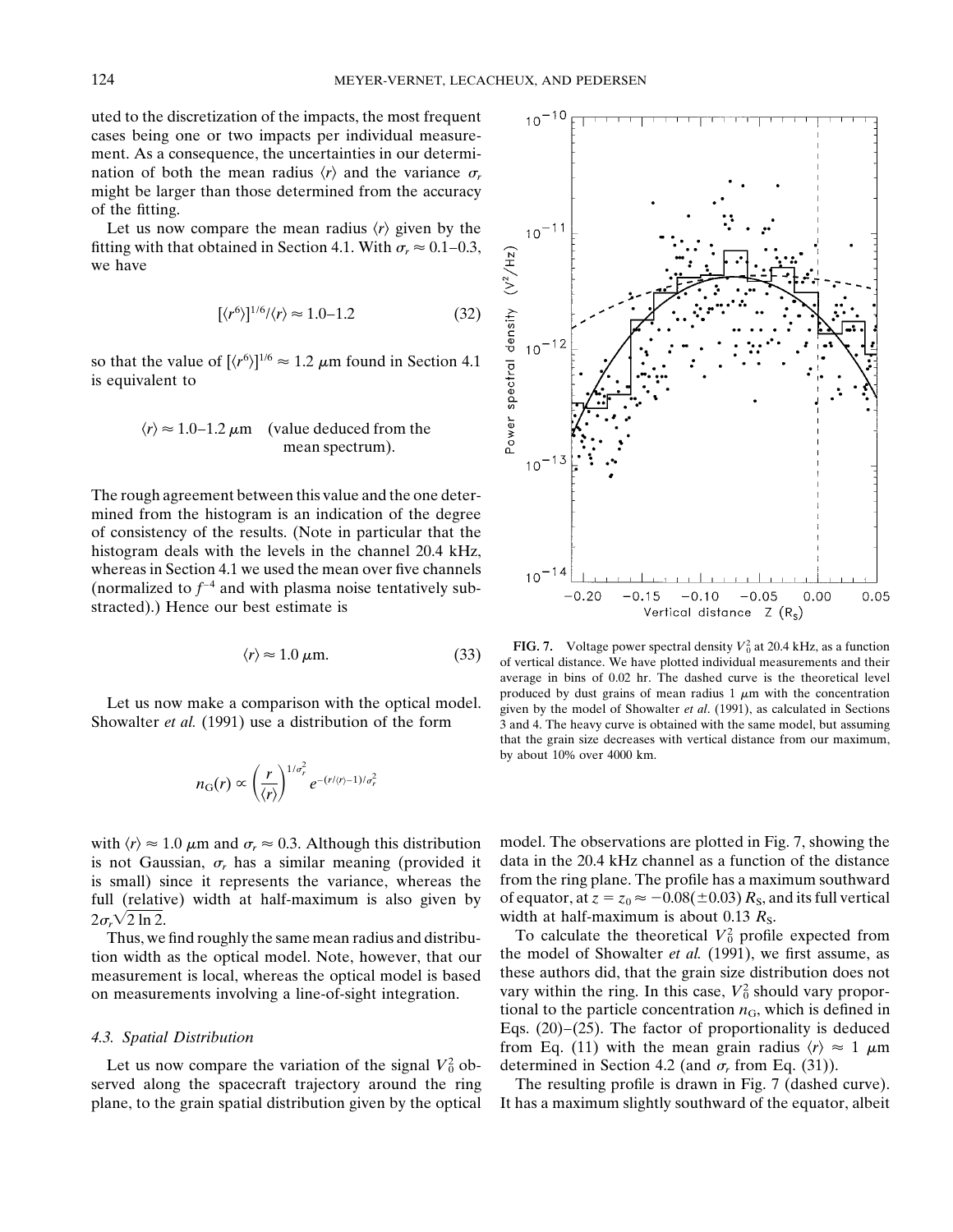This lack of symmetry is due to the increasing distance  $[\frac{C\tau_l}{Q/m}]^2/S$  larger by the same factor. This is much from Saturn (i.e., the decreasing grain concentration at larger than our uncertainties. equator) during the ring plane crossing. The full width at However, as already noted, the PRA instrument uses a half-maximum in vertical distance  $(2\sigma\sqrt{2} \ln 2 \text{ with } \sigma \text{ given }$  monopole configuration; i.e., it measures the voltage bein  $(22)-(23)$ ) is about 0.3  $R_s$ , which is 2.3 times more tween one antenna arm and the spacecraft. On the other than observed. As there is no reason for the grain size hand, the PWS instrument is operated as an electric dipole; distribution to be uniform within the ring, a possible expla- i.e., it measures the difference of potential between the nation of this discrepancy is that the mean grain size de- two antenna arms. Hence, not only does it respond very creases with vertical distance. Since  $V_0^2 \propto \langle r^6 \rangle$ , a small weakly to dust impacts on the spacecraft, but its response decrease in grain radius yields a large decrease in  $V_0^2$ illustrate this point, we have plotted in Fig. 7 (continuous system. curve) the theoretical profile calculated with the following Hence the *monopole* configuration is more adequate to

$$
\langle r \rangle \propto 1 - (z - z_0)^2 / 3\sigma^2 \quad \text{(for } |z - z_0| \le \sigma \approx 0.13\text{)}, \quad (34)
$$

60,330 km. This fits rather well the measured profile. It is PWS calibrations were in fact based on incorrect PRA important to note, however, that our data are not sufficient power spectra, offset from the true PRA spectra by factors to determine accurately the variation of  $\langle r \rangle$  with *z*. Other functions decreasing similarly with *z* might satisfy the ob- Another problem is that Tsintikidis *et al.* (1995) state spacecraft; we shall return to this point in the discussion

Let us now try to compare our results with the diagnos-<br>grain concentration. tics of the E ring made recently from the data of the Plasma Wave instrument (PWS) aboard Voyager 1 (Tsintikidis *et* **6. SUMMARY AND DISCUSSION** al. 1995). As shown in Section 3.3, we agree with these<br>authors claiming that the voltage observed close to the<br>ring plane is not produced by the plasma shot noise. The<br>vertical profiles derived from both instruments are

size. For icy particles, the background level of the observed  $5 \mu$ m. To get the same result, PRA should have measured would only be a factor of two. a power spectrum  $1.5 \times 10^4$  times larger than observed, - - From the data histogram at the above location, we

closer to the equator than observed, and is not symmetrical. or our analysis above must use a value of the parameter

is unknown, since it depends on the dissymmetry of the

simple assumptions: detect dust impacts on the spacecraft (Meyer-Vernet *et al*.  $-n_G(R, z)$  still given by the model of Showalter *et al.*<br>(1991),<br>(1991),<br>—particle mean radius decreasing with vertical distance<br>from  $z_0$ , as<br>the PWS interval distance the PRA levels (Gurnett *et al.* 1987, 1989, Tsin-<br>t  $\langle r \rangle \propto 1 - (z - z_0)^2/3\sigma^2$  (for  $|z - z_0| \le \sigma \approx 0.13$ ), (34) planetary encounters. However, except for the Uranus encounter where the PWS calibration was indeed in where the distances are in units of Saturn's radius  $R_S \approx$  agreement with the published PRA levels, all the other 2 .

servations equally well. Another possibility is that the yield that the relative velocity between the spacecraft and the *Q*/*m* might decrease with vertical distance, for example, dust is 29.3 km/sec for grains in prograde circular orbits, due to a decrease in grain velocity with respect to the whereas the actual value is 18.5 km/sec. Since the power spectrum varies as  $V^2 \propto NQ^2 \propto v^8$ , this should produce in Section 6. an erroneous factor of  $(29.3/18.5)^8 \approx 40$ . However, the above authors nevertheless find a yield *Q*/*m* corresponding 5. REMARKS ON THE PLASMA WAVE INSTRUMENT to the correct velocity, so that the error in velocity only changes the relation between the impact rate *N* and the

to compare since they do not concern the same physical —From the data acquired when the signal was maxiquantity. The full width at half-maximum deduced from mum, we have inferred that the grain mean radius at this PWS (which is argued to concern the grain concentration location is  $\langle r \rangle \approx 1 \mu$ m. This result has been obtained with profile  $n<sub>G</sub>$ ) is twice smaller than the PRA result (which two different methods, both using the particle concentraconcerns the  $n_Gr^6$  profile and is thus highly ponderated by tion given by the model of Showalter *et al.* (1991). The the grain radius). Likewise, PWS finds a maximum closer determination depends (at the power  $\frac{1}{6}$ ) on the assumed to equator than PRA.  $grain concentration$ , and on the parameter  $[Cr_r/(Q/m)]^2/S$ On the other hand, PRA and PWS disagree on the grain which is poorly known. This parameter might be off by a factor that we estimate to be at most  $10^2$ , but even with PWS spectrum is argued to correspond to grains of radius such a large error, the resulting error in the mean radius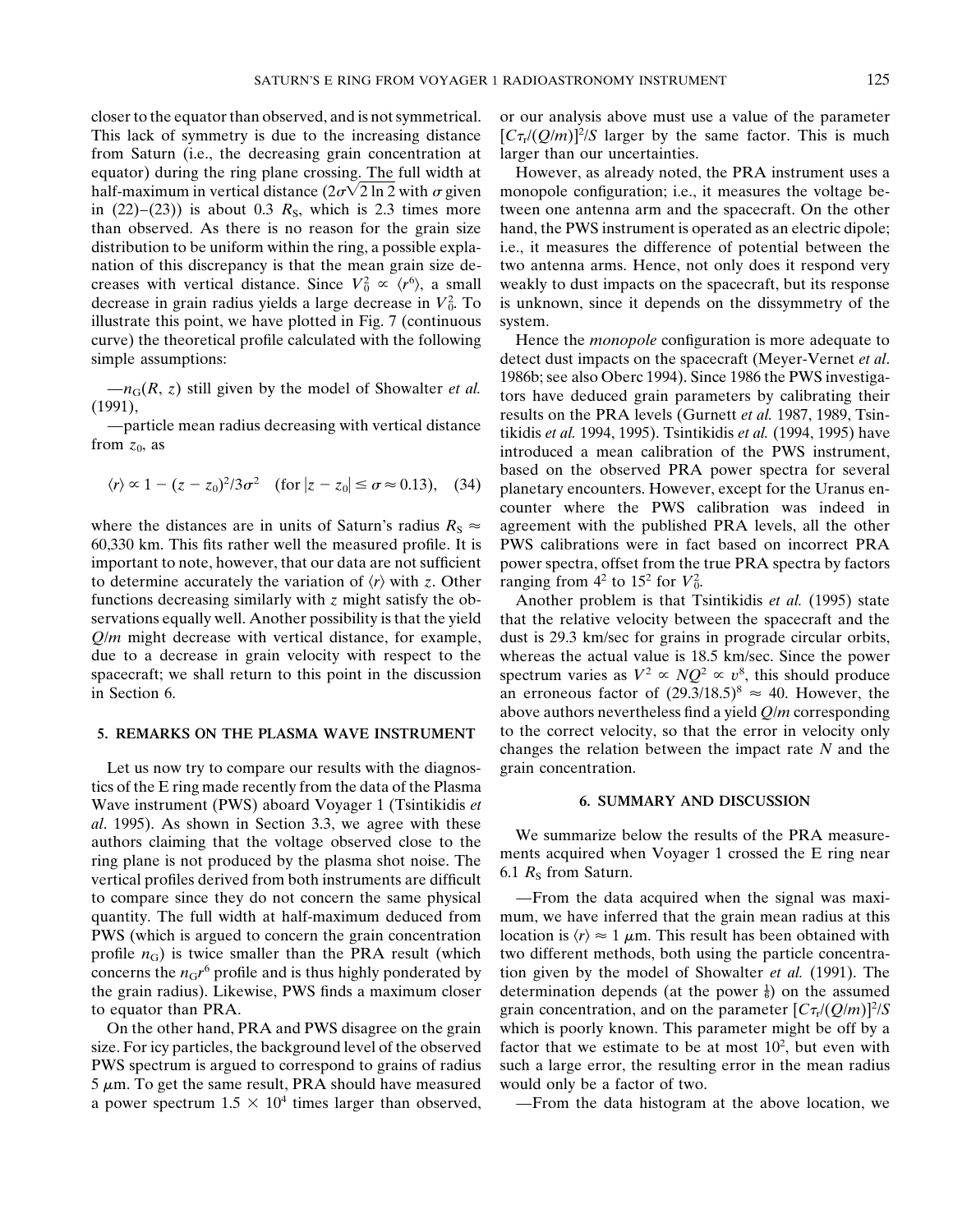spacecraft trajectory through the E ring gives a thickness and velocity.) 2.3 times less than that of the optical model, if the grain Finally, note that a systematic change of impact velocity size has no reason to remain constant within the E ring by about  $7\%$  over 4000 km. (see Horanyi *et al*. 1992, Hamilton 1993, Hamilton and Burns 1994). **APPENDIX**

—Finally, the maximum of the PRA signal is offset with respect to the ring plane, by  $0.08 \pm 0.03$   $R_s$  southward,<br>which is larger than the value expected from the increasing<br>which is larger than the value expected from the increasing distance from Saturn during the encounter. This result is et al. 1992, Hamilton and Burns 1994). Unfortunately, our data are not sufficient to decide whether this dissymmetry concerns the concentration or the size (or velocity) of the dust grains. **where**  $V^2$  is the corresponding power spectrum on each monopole.

that the grains move on circular (prograde) orbits. In this  $1 \mu V kHz^{-1/2}$  applied at one of the receiver ports in a given low-frequencase, the Keplerian velocity  $v_K = 10.1$  km/sec roughly can-<br>channel produces an output s cels the spacecraft azimuthal velocity, yielding a grain impact velocity of  $v_G = 18.5$  km/sec (mainly due to the spacecraft radial velocity with respect to Saturn). However, the Since  $V_R^2 \propto 10^{\frac{1}{10}}$  (for signals much above the receiver's noise), we deduce *R* Fing particles are thought to move on eccentric orbits, with a small inclination (Horanyi et al. 1992), so that the *R*  $\frac{1}{2}$  5  $\frac{1}{2}$  5  $\frac{1}{2}$  5  $\frac{1}{2}$  impact velocities may be different from the above value. We examine below how the corresponding change in the  $\tau_{\text{The corresponding voltage power spectral density } V^2 \text{ on a monopole is}}$ yield  $Q/m$  might change our results. Since the orbital eccen- deduced by using Eq. (35), whence tricity may be related to the grain size and location, the problem is in general very complicated, and we only give some rough estimates.<br>Since *v*<sub>G</sub> is mainly radial, the change produced by an  $\frac{1}{L}$  et us now evaluate the gain  $\Gamma^2$ . In usual

 $r^6v_G^{2\beta+1}$  with  $\beta \approx 3.5$ ,  $\Delta v_G/v_G \sim 0.5e$  is equivalent to a above relation holds for each monopole. In this case, (37) reduces to relative change in radius  $\Delta r/r \sim 0.7e$ .

Hence, a spread in the grain impact velocities  $v<sub>G</sub>$  at a given location (due to a spread in orbital geometries) may<br>contribute to the width of the histogram of the observed by using an independent method based on common observations of  $V_0^2$ . Since we have attributed this width to a spread in grain solar bursts by Voyager PRA and the radio receiver on board ISEE-

have found that the fractional dispersion of the grain size size, the fractional dispersion of the grain size distribution distribution is  $\sigma_r \approx 0.1$ –0.3. Even though our results are 0.1–0.3 derived in this study may be an overestimate. Conlocal, they confirm the narrow grain size distribution ob- versely, the fractional dispersion in impact velocities is tained from the optical data (Showalter *et al.* 1991), and expected to be smaller than about  $6/(2\beta + 1)$  times the first suggested by Pang *et al.* (1984). above value, i.e.,  $\Delta v_{\rm G}/v_{\rm G} \lesssim 0.07-0.2$ . (Note that these infer-—The variation of the PRA signal observed along the ences neglect a possible systematic relation between size

size distribution is assumed constant within the region ex- with distance from the ring plane might change the vertical plored. This discrepancy can be explained by instead as- profile observed; for this effect to be an alternative explasuming that the mean grain size decreases with vertical nation of the measured small thickness, the impact velocity distance, by about 10% over 4000 km. Indeed, the grain  $v<sub>G</sub>$  should systematically decrease with vertical distance,

 $R_R^2 = |V_{R1} \pm iV_{R2}|^2 = |V_1 \pm iV_1|$  $^{2}/\Gamma^{2}$ , where  $\Gamma^{2}$  is the receiver's transfer gain and the symbol  $\pm$  corresnot very surprising in view of the (time dependent) vertical ponds to the right or left polarization. If the signal is symmetrical (for dissymmetry predicted by theoretical models (see Horanyi example a nonpolarized radio emission), the power spectrum at the re-<br>et al. 1992. Hamilton and Burns 1994). Unfortunately, our ceiver ports is thus given by

$$
V_R^2 = V^2 \times |1 + i|^2 / \Gamma^2 \approx 2V^2 / \Gamma^2,
$$
 (35)

From preflight calibrations, the output signal scale was defined in the These results were obtained by assuming conservatively following way: a white noise signal of spectral density  $V_R =$ <br>at the grains move on circular (prograde) orbits In this  $1 \mu V kHz^{-1/2}$  applied at one of the receiver po

$$
V_R^2 = (10^{-6})^2 / 10^3 = 10^{-15} \,\text{V}^2 \,\text{Hz}^{-1}
$$

$$
V_R^2 = 5 \times 10^{-18} \times 10^{10}.\tag{36}
$$

$$
V^2 \approx 10^{-17} \times 10^{x/10} \times \Gamma^2 / 4 \tag{37}
$$

Let us now evaluate the gain  $\Gamma^2$ . In usual conditions, the signal is eccentricity  $e \neq 0$  is mainly due to the grain radial velocity, produced by voltages on the antennae. Let  $C_a$  be the capacitance of each which is at most of order of magnitude  $ev_K$ ; this yields a monopole and  $C_b$  be the "base" capacitance which lumps together the relative change in  $v_G$  smaller than about  $ev_K/v_G$  (positive receiver input capacity and that relative change in  $v_G$  smaller than about  $ev_K/v_G$  (positive<br>or negative depending on the position on the orbit). With<br>the above values of  $v_K$  and  $v_G$ , the maximum relative<br>the above values of  $v_K$  and  $v_G$ , the maximum change is  $\Delta v_G/v_G \sim 0.5e$ . Since grains of radius *r* and impact  $\Gamma^2 \approx 4$ . (This assumes that the antenna and receiver impedances are velocity  $v_G$  contribute to the observed PRA level as  $V_0^2 \propto$  mainly capacitive, which is true for the frequencies of interest here.) The

$$
V^2 \approx 10^{-17} \times 10^{x/10} \equiv V_0^2 (\Gamma^2 \approx 4). \tag{38}
$$

by using an independent method, based on common observations of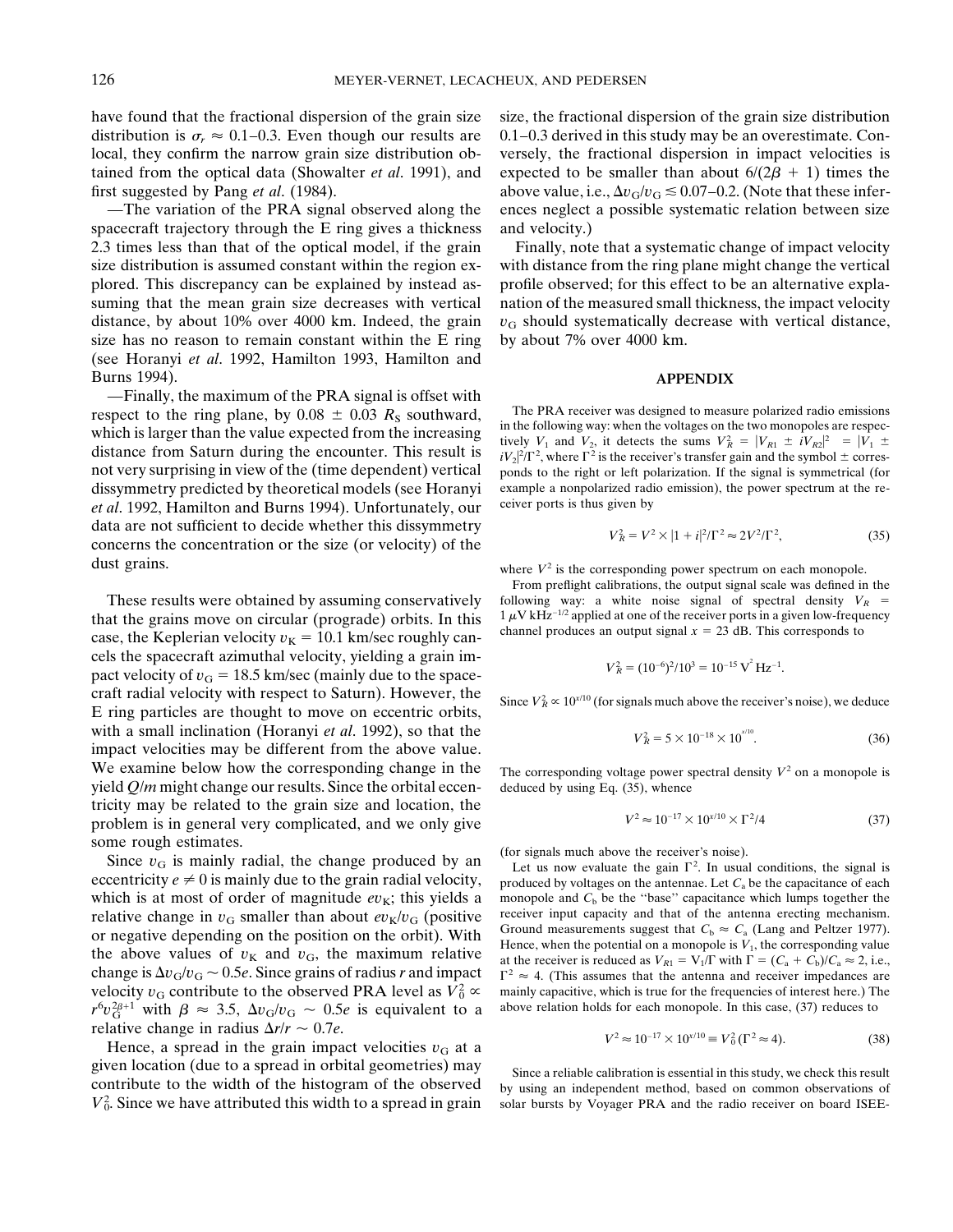3 (Lecacheux *et al*. 1989). These authors find that PRA and ISEE-3 SCARF 1983. Micron-sized particle detected near Saturn by the Voyager observations agree within 20% (for similar viewing geometries) when the plasma wave instrument. *Icarus* **53,** 236–254.

$$
S(\text{Wm}^{-2}\text{Hz}^{-1}) = 1.55 \times 10^{-21} \times 10^{x/10} \tag{39}
$$

For an unpolarized source, the squared voltage on a short monopole HAMILTON, D. P., AND J. A. BURNS 1994. Origin of Saturn's E ring: selfof electric length *l*<sup>e</sup> is related to the flux density by the relation sustained, naturally. *Science* **264,** 550–553.

$$
V^2 = 60\pi S l_e^2.
$$
 (40)

The electric length of a Voyager monopole antenna has been measured<br>recently by the rheographic method, using a scale model of the Voyager<br>HOPNING K AND S. DRARATZ 1981. Residual recently by the rheographic method, using a scale model of the Voyager<br>spacecraft (Lecacheux and Manning 1995). The result is  $l_e = 5.8$  m. It is<br>not surprising that this value be significantly different from the physical<br> not surprising that this value be significantly different from the physical<br>length, since the antennae are tilted on the spacecraft symmetry plane,<br>and the spacecraft itself can hardly be approximated by its symmetry<br>plane

the following conditions are met: (i) the signal is much above the receiver's Saturn (T. Gehrels and noise (which is true in the present study) and (ii) the receiver's transfer Arizona Press, Tucson. noise (which is true in the present study) and (ii) the receiver's transfer gain  $\Gamma^2 \approx 4$ ; i.e., the voltage at the receiver ports is halved by the presence KRUGER, F. R., AND J. KISSEL 1984. Experimental investigations on ion of the base capacitance. When the gain is different, which is the ca

$$
V_0^2 = V^2 \times 4/\Gamma^2 = 10^{-17} \times 10^{x/10}.
$$
 (41)

- method. *Chapman Conf.* (*Santa Fe*). AUBIER, M. G., N. MEYER-VERNET, AND B. M. PEDERSEN 1983. Shot noise from grain and particle impacts in Saturn's ring plane. *Geophys.*
- BURNS, J. A., M. R. SHOWALTER, AND G. MORFILL 1984. The etheral observations<br>rings of Jupiter and Saturn. In *Planetary Rings* (R. Greenberg and A. **217,** 237–250.
- EXAPATZ, S., AND K. W. MICHEL 1974. Theory of shock-wave ionization<br>upon high-velocity impact of micrometeorites 7 Naturforch A 29 MEYER-VERNET, N. 1985. Comet Giacobini-Zinner diagnosis from radio upon high-velocity impact of micrometeorites. *Z. Naturforsch A* **29,** measurements. *Adv. Space Res.* **5,** 37–46. 870–879.
- *Cosmic Dust* (J. A. M. McDonnell, Ed.), pp. 607–664. Wiley, New York. therm<br>  $\frac{1000 \text{ G H}}{2415}$
- GOLLER, J. R., AND E. GRUN 1989. Calibration of the Galileo/Ulysses<br>dust detectors with different projectile materials and at varying impact MEYER-VERNET, N., M. G. AUBIER, AND B. M. PEDERSEN 1986a. Voyager dust detectors with different projectile materials and at varying impact
- **13,** 617–620.<br>
impacts on an impact ionization detector (DISDY IPM-P). In 20th MEYER-VERNET, N., P. COUTURIER, S. HOANG, C. PERCHE, J. L. *Symp. on the Exploration of Halley's Comet* (B. Battrick, E. J. Rolfe,
- GRUN, E. 1984. Impact ionisation from Gold, Aluminum and PCB-Z. In Zinner. *Science* 232, 370–374.<br>The Giotto Spacecraft Impact-Induced Plasma Environment (E. Rolfe OBERC, P. 1994. Dust impacts detected by Voyager-2 at Sat *The Giotto Spacecraft Impact-Induced Plasma Environment* (E. Rolfe and B. Battrick, Eds.), pp. 39–41. ESA SP-224. Uranus: a post-Halley view. *Icarus* **111,** 211–226.
- detector DISDY-IPM. *Adv. Space Res.* **4,** 291–295. PEDERSEN, B. M., N. MEYER-VERNET, M. G. AUBIER, AND P. ZARKA
- plasma wave instrument. *J. Geophys. Res.* **96,** 19,177–19,186. *phys. Res.* **96,** 19,187–19,196.
- 

- PRA output signal x is related to the flux of the (unpolarized) radio  $G \cup R$  GURNETT, D. A., W. S. KURTH, F. L. SCARF, J. A. BURNS, J. N. CUZZI, source by the relation by the Voyager 2 plasma wave instrument. *J. Geophys. Res.* **92,** 14,959– ) 14,968.
- HAMILTON, D. P. 1993. Motion of dust in a planetary magnetosphere: (for emissions much above the receiver's noise, and at frequencies much Orbit-averaged equations for oblateness, electromagnetic, and radiaabove the ambient plasma frequency). tion forces with applications to Saturn's E ring. *Icarus* **101,** 244–264.
	-
	- HAVNES, O. 1988. A streaming instability interaction between the solar wind and cometary dust. Astron. Astrophys. 193, 309-312.
	- HORANYI, M., J. A. BURNS, AND D. P. HAMILTON 1992. The dynamics of
	-
	-
- KAISER, M. L., M. D. DESCH, W. S. KURTH, A. LECACHEUX, F. GENOVA,<br>The calibration (38) given by two independent methods holds when B. M. PEDERSEN, AND D. R. EVANS 1984. Saturn as a radio source. In The calibration (38), given by two independent methods, holds when B. M. PEDERSEN, AND D. R. EVANS 1984. Saturn as a radio source. In edilibration (38), given by two independent methods, holds when B. M. PEDERSEN, AND D. R
- emission with dust impact on solid surfaces. In *The Giotto Spacecraft* the present study, one uses *Impact Induced Plasma Environment* (E. Rolfe and B. Battrick, Eds.), pp. 43–48. ESA SP-224.
	- 0 LANG, G.J., AND R. G. PELTZER 1977. Planetary radio astronomy receiver. *IEEE Trans.* **AES-13,** 466–471.
	- **REFERENCES** LECACHEUX, A., AND R. MANNING 1995. Calibration of the Voyager planetary radioastronomy experiment by using the rheographic
	- **Res. Lett. 10, 5–8.**<br> **Characteristics of type III bursts in the solar wind from simultaneous 1094** The sthered **beervations** on board ISEE-3 and Voyager. *Astron. Astrophys.*
	- Brahic, Eds.), pp. 200–272. Univ. of Arizona Press, Tucson. MEYER-VERNET, N. 1983. Quasi-thermal noise corrections due to particle<br>RABATA S AND K. W. MIGUEL 1974. Theory of shock weve ionization impacts or emission. J. Geo
		-
- FECHTIG, H., E. GRUN, AND J. KISSEL 1978. Laboratory simulation. In MEYER-VERNET, N., AND C. PERCHE 1989. Tool kit for antennae and Cosmic Dust (J. A. M. McDonnell. Ed.). pp. 607–664. Wiley. New York. thermal noise near th
	- angles. *Planet. Space Sci.* **37,** 1197–1206. 2 at Uranus: Grain impacts in the ring plane. *Geophys. Res. Lett.*
	- impacts on an impact ionization detector (DISDY IPM-P). In 20th MEYER-VERNET, N., P. COUTURIER, S. HOANG, C. PERCHE, J. L.<br>Symp. on the Exploration of Halley's Comet (B. Battrick, E. J. Rolfe, STEINBERG, J. FAINBERG, AND C R. Reinhard, Eds.), pp. 333–336. ESA SP-250. thermal noise and limits on dust flux or mass in Comet Giacobini-
		-
- GRUN, E., E. BUSSOLETI, A. MINAFRA, H. KUCZERA, AND J. A. M. PANG, K. D., C. VOGE, J. W. RHOADS, AND J. M. AJELLO 1984. The E MCDONNELL 1984. First calibration measurements with the dust impact ring of Saturn and satellite Enceladus. *J. Geophys. Res.* **89,** 9459–9470.
- GURNETT, D. A., W. S. KURTH, L. J. GRANROTH, AND S. C. ALLENDORF 1991. Dust distribution around Neptune: Grain impacts near the ring 1991. Micron-sized particle detected near Neptune by the Voyager 2 plane measured by the Voyager radioastronomy experiment. *J. Geo-*
- GURNETT, D. A., E. GRUN, D. GALLAGHER, W. S. KURTH, AND F. L. RICHARDSON, J. D., AND E. C. SITTLER 1990. A plasma density model